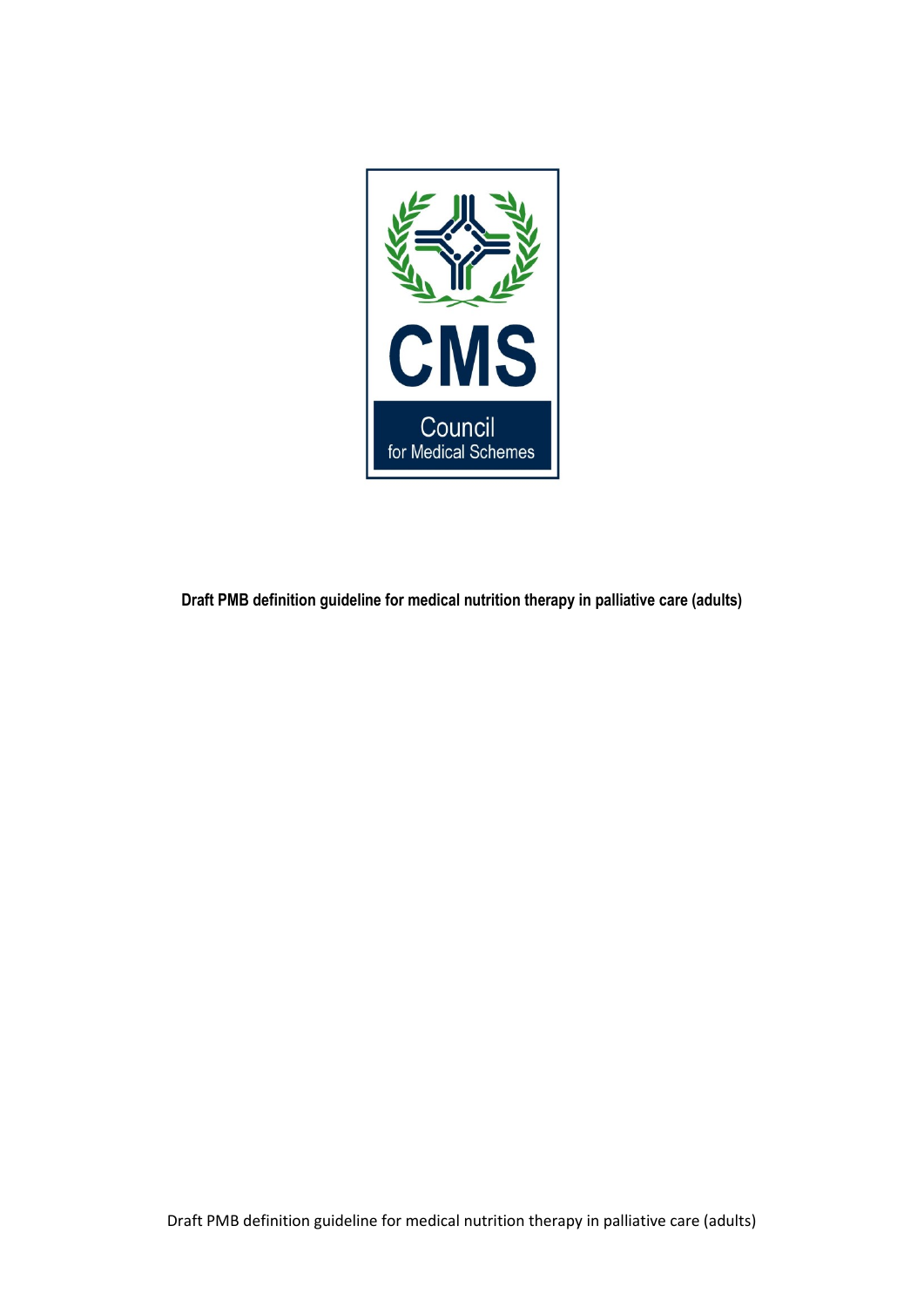#### **DISCLAIMER**

*The medical nutrition therapy in palliative care (adults) benefit definition has been developed for the majority of standard patients. These benefits may not be sufficient for outlier patients. Therefore Regulation 15(h) and 15(I) may be applied for patients who are inadequately managed by the stated benefits. The benefit definition does not describe specific in-hospital management such as theatre, anaesthetists, anaesthetist drugs and nursing care. However, these interventions form part of care and are Prescribed Minimum Benefits.*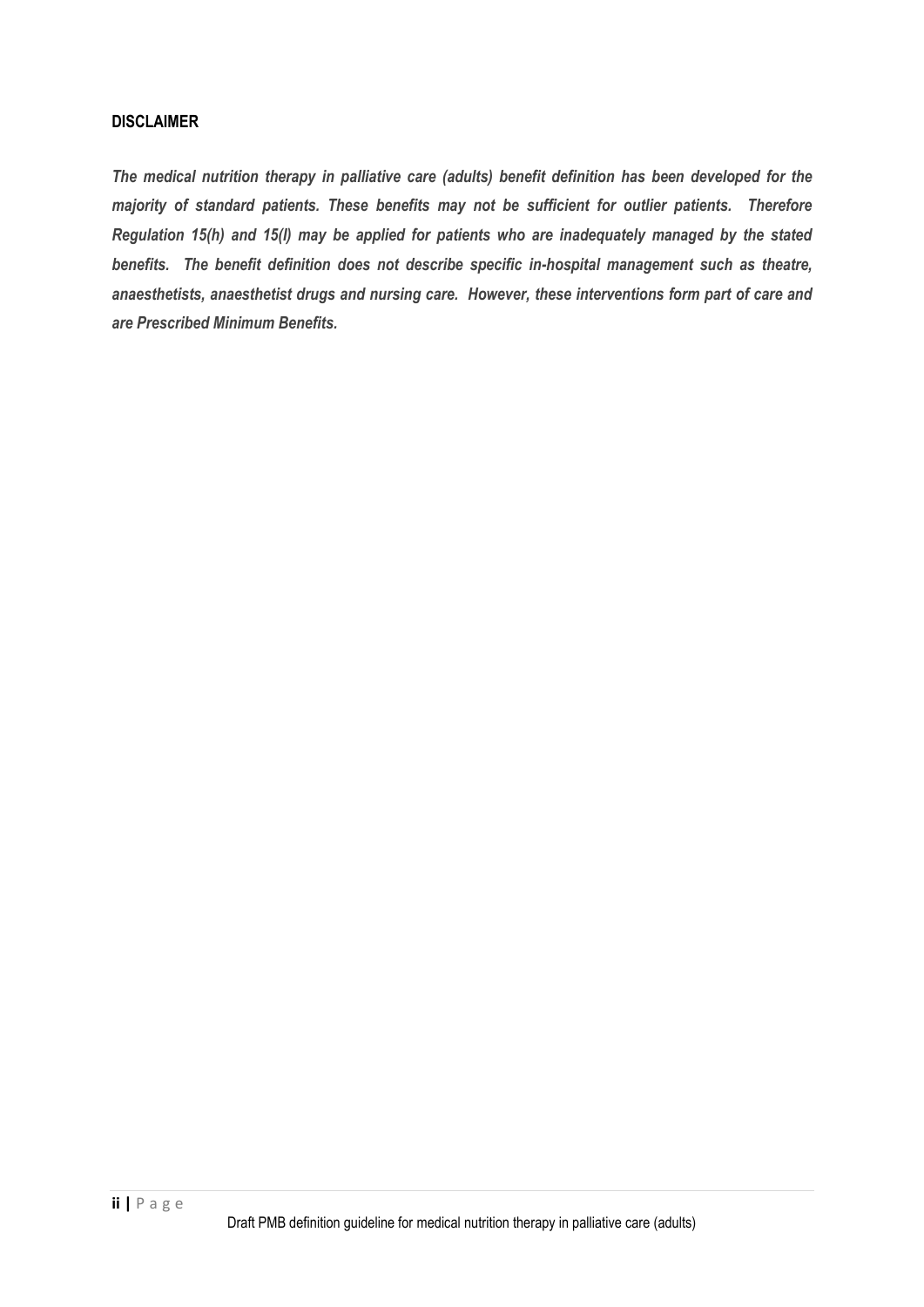# **TABLE OF CONTENTS**

| 1. |  |
|----|--|
| 2. |  |
| 3. |  |
| 4. |  |
| 5. |  |
| 6. |  |
| 7. |  |
| 8. |  |
| 9. |  |
|    |  |
|    |  |
|    |  |
|    |  |
|    |  |
|    |  |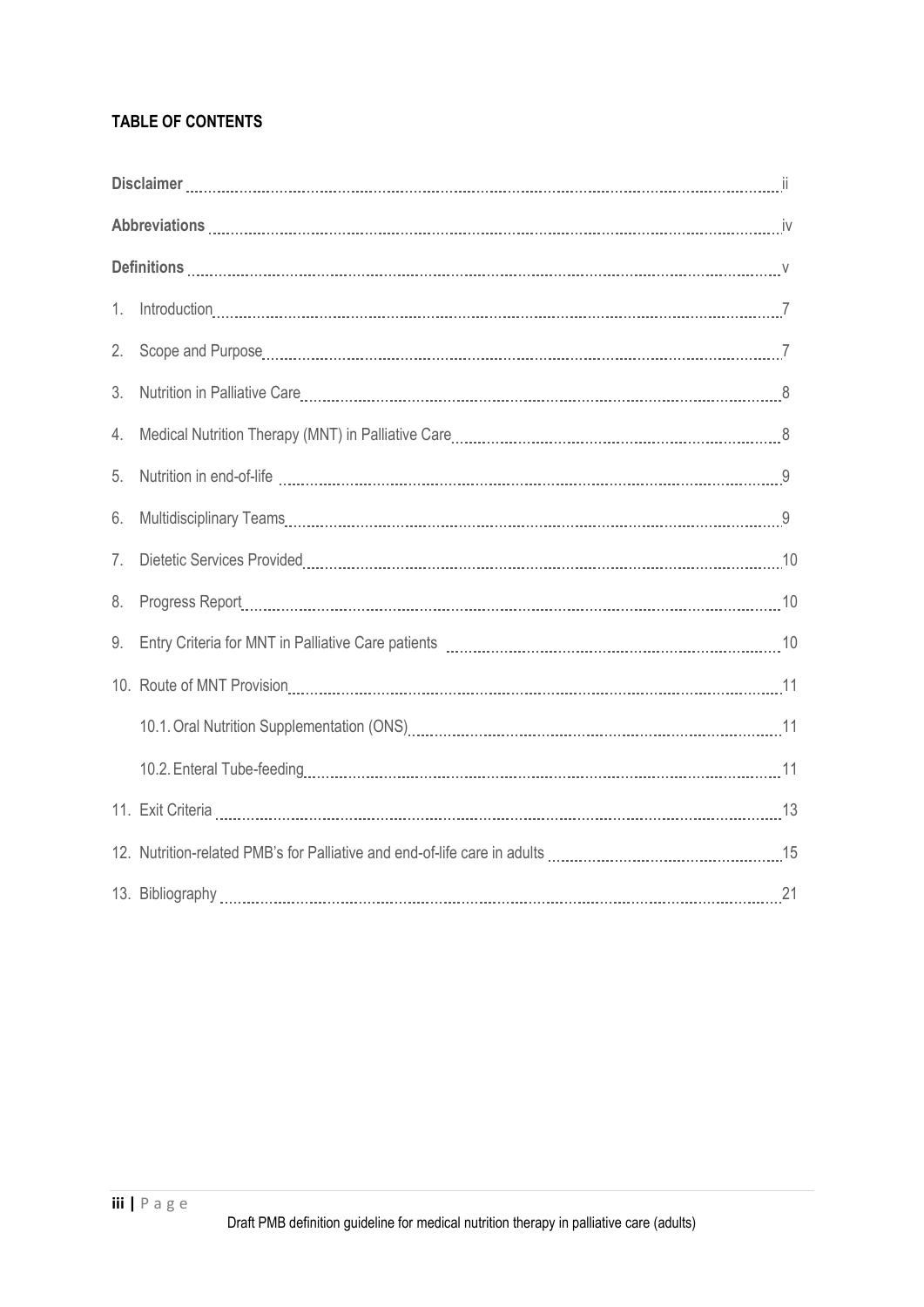## **ABBREVIATIONS**

|                              | <b>Council for Medical Schemes</b>                                       |
|------------------------------|--------------------------------------------------------------------------|
|                              | <b>Prescribed Minimum Benefit</b>                                        |
| -                            | <b>Diagnosis Treatment Pairs</b>                                         |
| $\overline{\phantom{a}}$     | <b>Medical Nutrition Therapy</b>                                         |
|                              | Disease-related Malnutrition                                             |
| $\qquad \qquad \blacksquare$ | <b>Chronic Obstructive Pulmonary Disease</b>                             |
| -                            | <b>Protein Energy Malnutrition</b>                                       |
| -                            | Body Mass Index                                                          |
| -                            | <b>Oral Nutrition Supplementation</b>                                    |
| -                            | Percutaneous Endoscopic Jejunostomy / Percutaneous Endoscopic Gastronomy |
|                              | <b>Parenteral Nutrition</b>                                              |
|                              |                                                                          |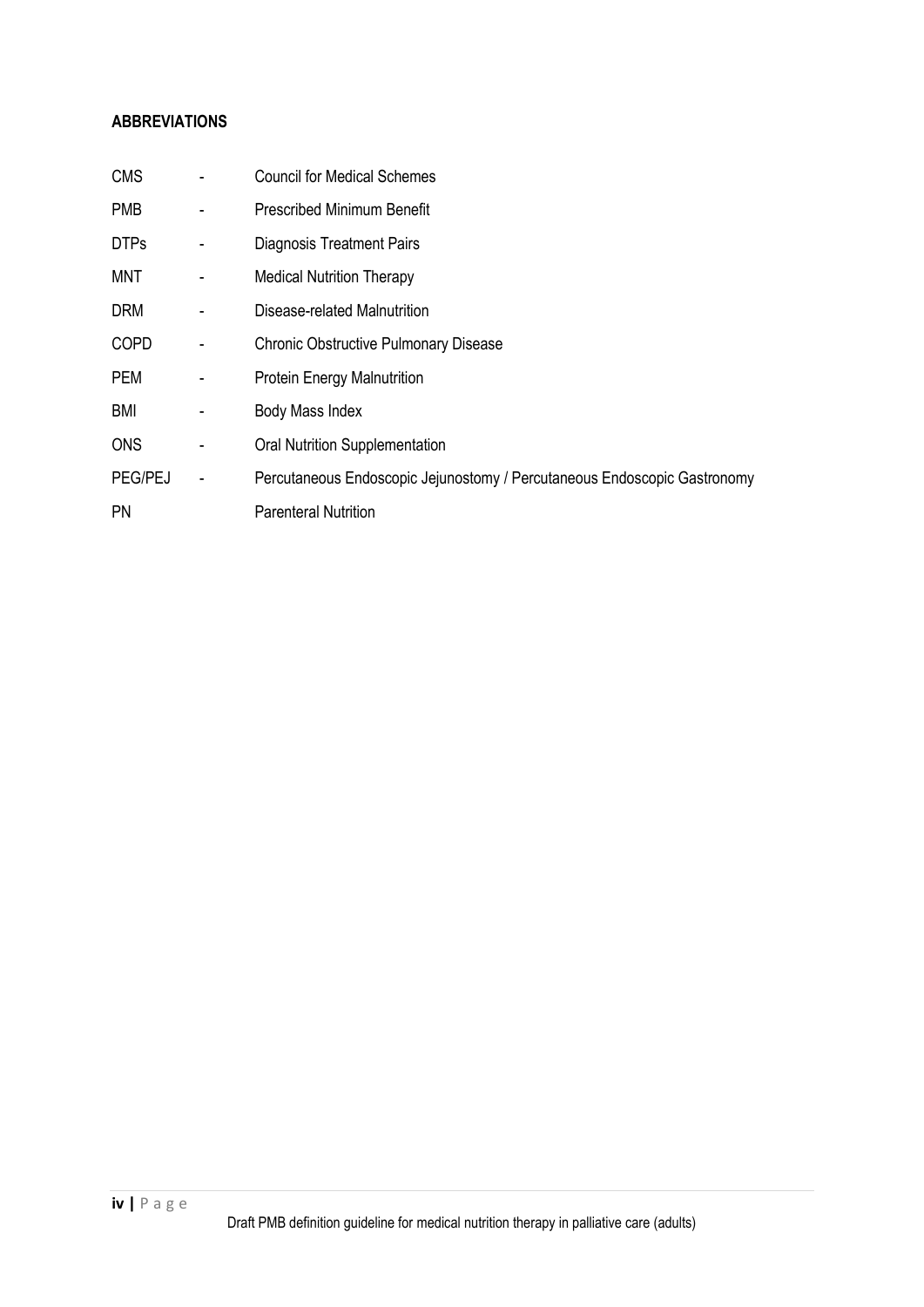## **DEFINITIONS**

### **Palliative Care**

This PMB benefit, as with the other PMB benefits for all other aspects of Palliative Care management, is defined with reference to the WHO Definition of Palliative Care, as follows:

*"Palliative care is an approach that: improves the quality of life of patients and families facing the problems associated with life-threatening illness, through the prevention and relief of suffering by means of early identification and impeccable assessment and treatment of pain and other problems, physical, psychosocial and spiritual.* 

#### *Palliative care:*

- *provides relief from pain and other distressing symptoms;*
- *affirms life and regards dying as a normal process;*
- *intends neither to hasten or postpone death;*
- *integrates the psychological and spiritual aspects of patient care;*
- *offers a support system to help patients live as actively as possible until death;*
- *offers a support system to help the family cope during the patient's illness, and in their own bereavement;*
- *uses a team approach to address the needs of patients and their families, including bereavement counselling, if indicated;*
- *will enhance quality of life, and may also positively influence the course of illness;*
- *is applicable early in the course of illness, in conjunction with other therapies that are intended to prolong life, such as chemotherapy or radiation therapy, and includes those investigations needed to better understand and manage distressing clinical complications.*

This definition is consistent with the 2017 National Department of Health (NDoH) Policy Framework and Strategy on Palliative Care.

### **Medical Nutrition Therapy (MNT)**

*A therapeutic approach to treating medical conditions and their associated symptoms via the use of a specifically tailored nutritional intervention devised and monitored by a registered dietitian, and based upon the patient's diagnosis, medical record, treatment plan, clinical course, physical examination, symptoms and full nutritional assessment (adapted from Skipper, 2009).*

### **Disease-related malnutrition (DRM)**

*A malnutrition syndrome which result from illness or disease and presenting as a loss of body mass/low body mass index (i.e. evidence of Protein-Energy Malnutrition) and/or compromised nutritional intake with functional impairment (derived from Jensen, 2013).*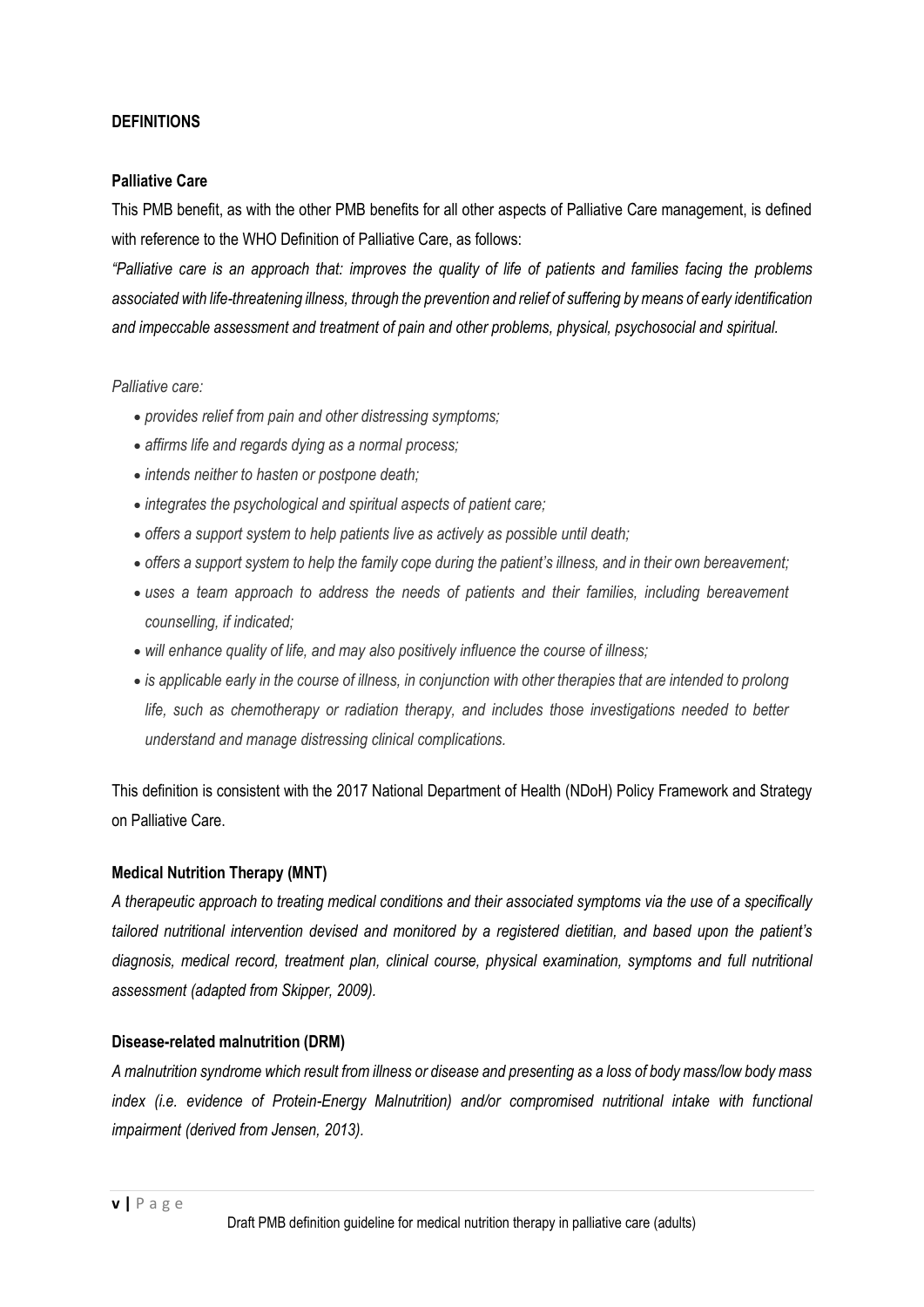## **Diagnostic Categories**

The diagnostic categories which are included in this PMB code for nutritional support include HIV/AIDS, cancer, chronic kidney disease, chronic liver disease, chronic heart disease, chronic obstructive pulmonary disease (COPD), stroke, progressive neurological diseases, and dementia.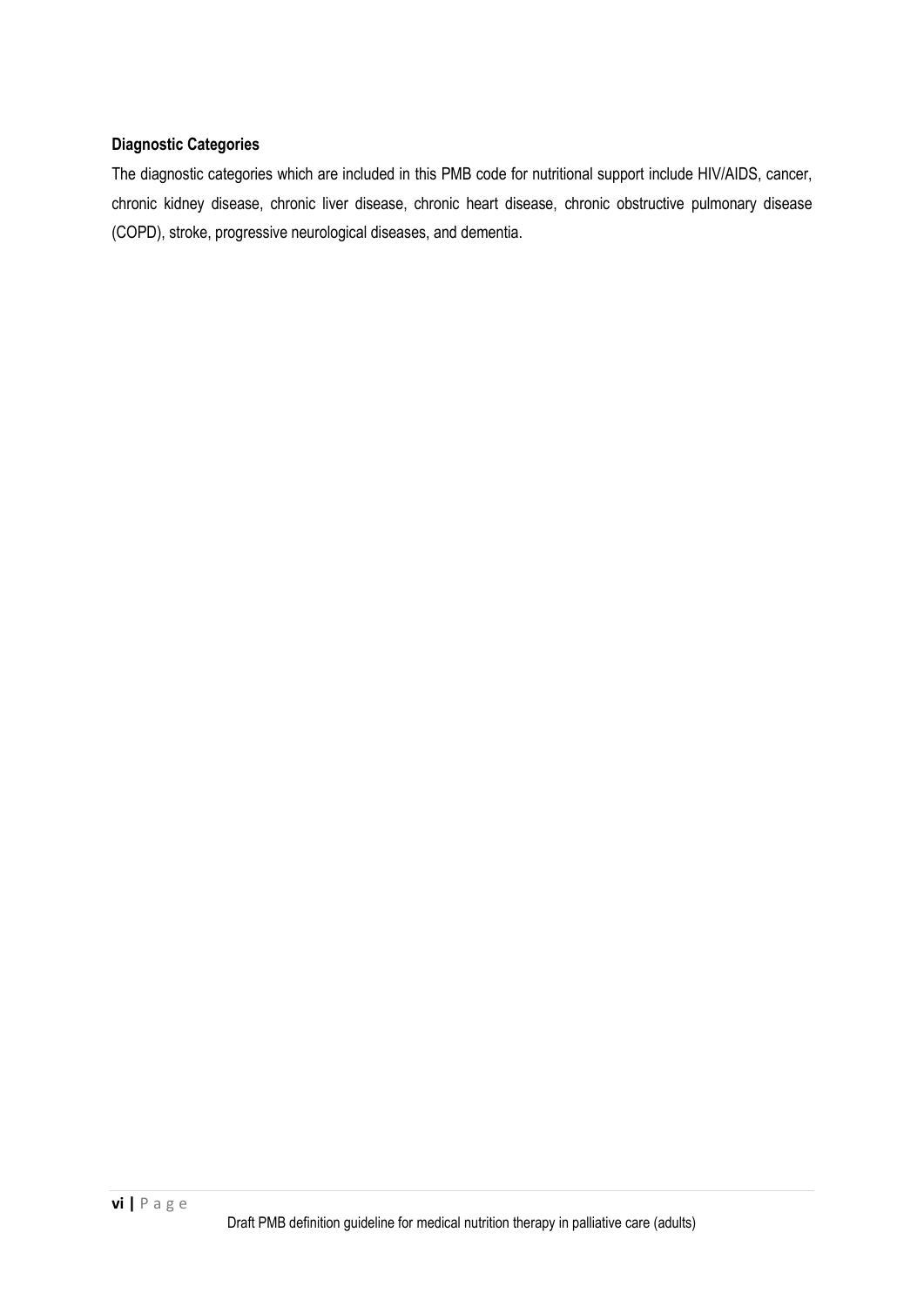## **1. INTRODUCTION**

- 1.1. The legislation governing the provision of the Prescribed Minimum Benefits (PMBs) is contained in the Regulations enacted under the Medical Schemes Act, No. 31 of 1998 (the Act). With regards to some of the Diagnosis Treatment Pairs (DTPs), medical scheme beneficiaries find it difficult to be fully aware of their entitlements in advance. In addition, medical schemes interpret these benefits differently, resulting in a lack of uniformity of benefit entitlements.
- 1.2. The benefit definition project is undertaken by the Council for Medical Schemes (CMS) with the aim of defining the PMB package, as well as to guide the interpretation of the PMB provisions by relevant stakeholders.

## 2. **SCOPE AND PURPOSE**

- 2.1. The guidelines are intended as a recommendation for medical nutrition therapy (MNT) in palliative care for adults in any clinically appropriate setting as outlined in the Act.
- 2.2. The purpose of this guideline is to provide a detailed clarification in respect of benefits and entitlements to members and beneficiaries of medical schemes.

|  |  |  | Table 1: Applicable PMB code for identifying medical nutrition therapy in palliative care (adults) |  |
|--|--|--|----------------------------------------------------------------------------------------------------|--|
|--|--|--|----------------------------------------------------------------------------------------------------|--|

| <b>PMB Code</b> | <b>PMB Description</b>                      |                                           | ICD <sub>10</sub><br>Code | <b>ICD10 Description</b> |
|-----------------|---------------------------------------------|-------------------------------------------|---------------------------|--------------------------|
| 260S            | # Imminent death regardless of<br>diagnosis | # Comfort care; pain relief;<br>hydration | Z51.5                     | Palliative care          |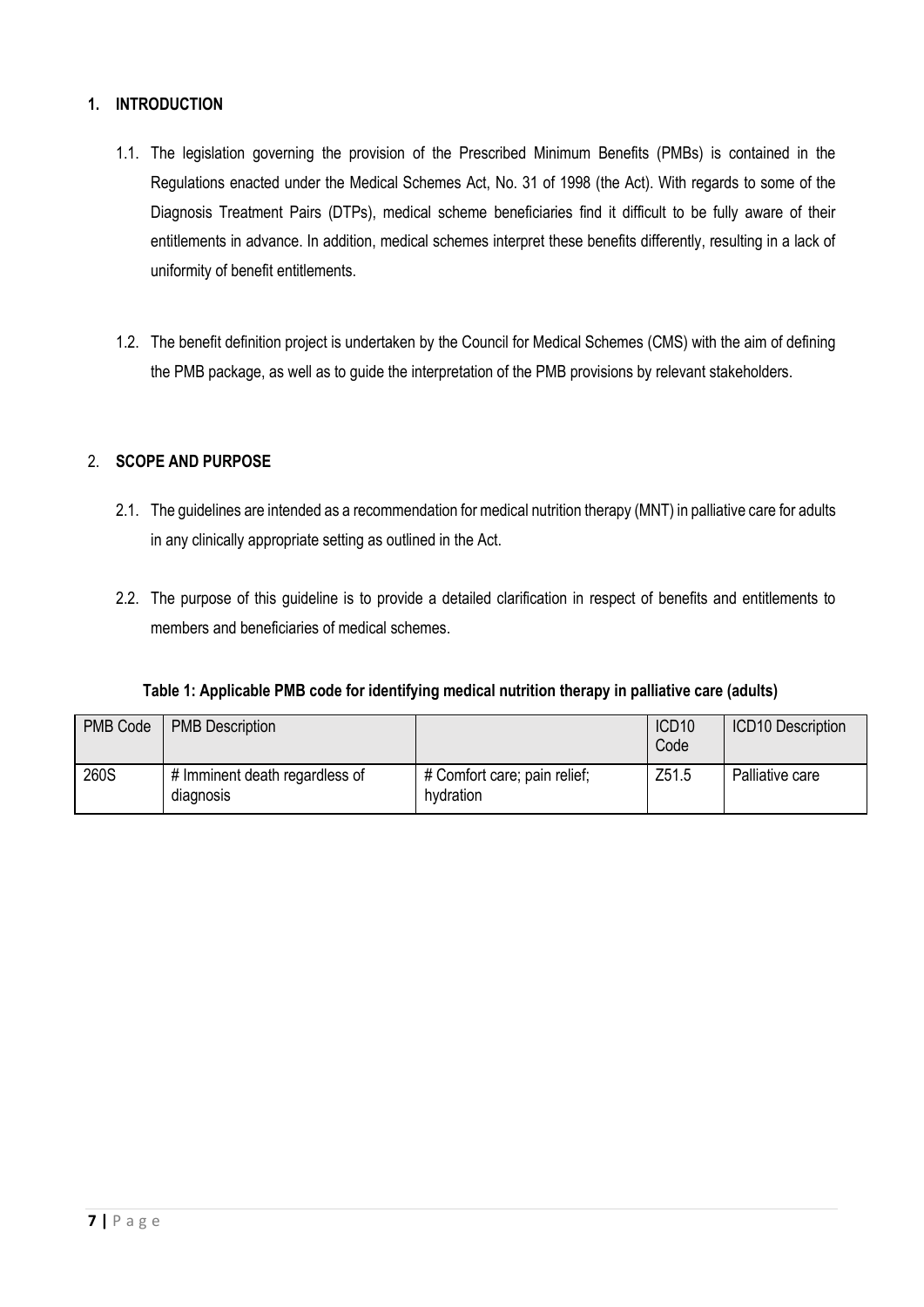## **3. NUTRITION IN PALLIATIVE CARE**

- 3.1. Progressive and chronic disease processes, especially where associated with chronic or episodic acute inflammatory components, are frequently associated with a specific malnutrition syndrome, known as diseaserelated malnutrition (DRM) (Jensen, Compher, Sullivan, & Mullin, 2013).
- 3.2. DRM occurs in 30-70% of patients with chronic and incurable disease, and is associated with poor outcomes, and, in some conditions, independently impacts negatively upon prognosis (Arends, *et al*, 2008). Such malnutrition syndromes in cancer and other chronic, progressive or incurable conditions cause fatigue, anorexia, early satiety, weakness, reduced performance status and reduced quality of life (Norman, *et al,* 2008; Correia & Waitzberg, 2003).
- 3.3. Additionally, malnourished patients experience a more rapid clinical deterioration and faster disease progression, decrease in tolerance of palliating interventions, develop a range of clinical complications, require more management interventions, and have longer duration of in-hospital care (both hospital stay and number of new hospitalisations). Consequently, their clinical care is more challenging and costly; and is associated with worse psychosocial distress (Arends, *et al*, 2017a; Fukuda, *et al*, 2015).

### **4. MEDICAL NUTRITION THERAPY IN PALLIATIVE CARE**

- 4.1. Nutrition support was previously seen as adjunctive to other medical care. However, the field has evolved to the extent that MNT is regarded as a therapeutic strategy which forms an integral part of medical care.
- 4.2. MNT is a form of metabolic support which can influence the response to the disease process, alter the clinical course, influence response to treatment, positively impact on the quality of life, and even alter the survival trajectory (Arends, *et al*, 2017a). Nutrition support may slow physical deterioration, enhance tolerance to other palliative interventions, enhance life quality, and provide a considerable psychological benefit to patients and family members who may find the perception of "starving to death" distressing. Additionally, such patients may have significant nutrition-relevant symptoms, requiring management by a dietitian.
- 4.3. MNT in the palliative setting can confer multiple benefits such as: management of gastrointestinal symptoms, hunger and thirst; management of anaemia and fatigue; improved response to and tolerance of medical treatments; improved sense of wellness and dignity; patient enabled to retain a sense of control over their illness; increased energy and functional capacity; the countering of muscle wasting; possible improved nutritional status; modulated disease progression; and maintenance of immune competence (Laviano, 2016; Arends, 2017; Filteau, 2017).
- 4.4. While there are multiple clinical benefits of MNT, some of the cost savings benefits cited, which include a reduction in hospital length of stay; reduced costs of treatment of disease and malnutrition-related morbidities; reduced hospitalisations and reduced overall higher global healthcare spend; outweigh the cost associated with provision of nutrition support throughout the entire palliation journey (Freijer, *et al*, 2013a, Freijer, *et al*, 2014b).
- 4.5. Nutritional support in palliative care should be attentive to ethical principles, patient/family expressed desires,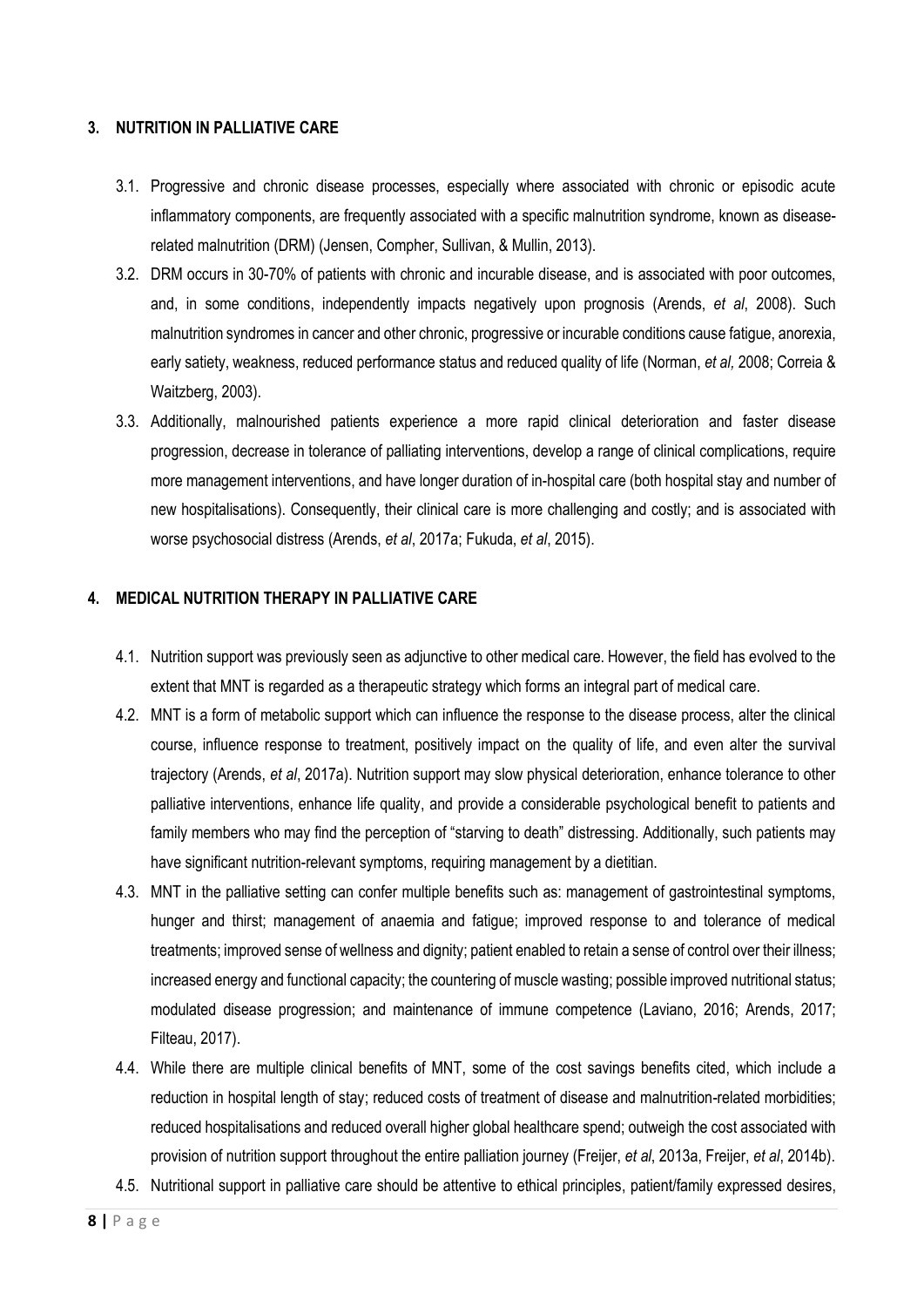and advance directives. A mere diagnosis of incurable status does not preclude the use of artificial nutrition support, and ethical problems may arise if nutrition support is withheld and, in so doing, the patient's death is accelerated as a result of ensuing malnutrition. Conversely, continued nutrition support may not be benign and may be associated with risks. Risk-benefit or benefit-burden analysis is required at various stages of the disease progression (Druml, *et al*, 2016).

4.6. It is essential in palliative care, that an integrated pathway be established for nutrition support to continue outside of the hospital setting. Home enteral nutrition is simple and safe to perform and contributes to cost containment. Furthermore, it is important as an ethical imperative to reduce the pressure on in-patient facilities, as a distributive justice measure.

### **5. NUTRITION IN END-OF-LIFE CARE**

- 5.1. Disease-related malnutrition and nutrition-related problems frequently persist and even worsen at this stage of illness. Nevertheless, nutrition support becomes significantly less important, and may worsen symptoms placing added burdens on carers or nursing staff, as well as the patient.
- 5.2. New initiation of oral supplementation or enteral nutrition is not indicated during end-of-life care. There may be selected, unusual cases where enteral nutrition already commenced in previous stages of illness might simply be continued at low levels until death (e.g. motor neurone disease, severe stroke etc) where there is no specific clinical or ethical indication for withdrawal, according to clinical judgement and bioethical principles (Druml, 2016).

### **6. MULTIDISCIPLINARY TEAMS**

Due to the numerous facets entailed in the medical management of a patient in a palliative care journey, it is necessary the management of such patients incorporates a multidisciplinary team. The members of the multidisciplinary team may comprise various health professionals as appropriate to the clinical case, but should include a registered dietitian who is responsible for the medical nutrition therapy of the patient (Jensen, *et al*, 2013). The multidisciplinary team should produce an integrated care plan, of which a nutrition care plan compiled by a registered dietitian should form part.

### **7. DIETETIC SERVICES PROVIDED**

The MNT benefit should include a minimum number of consultations with a registered dietitian according to the schedule outlined in Table 4 below. The dietitian should follow a nutrition care process (Lacey & Pritchett, 2003), performing the following procedures at the consults, as appropriate: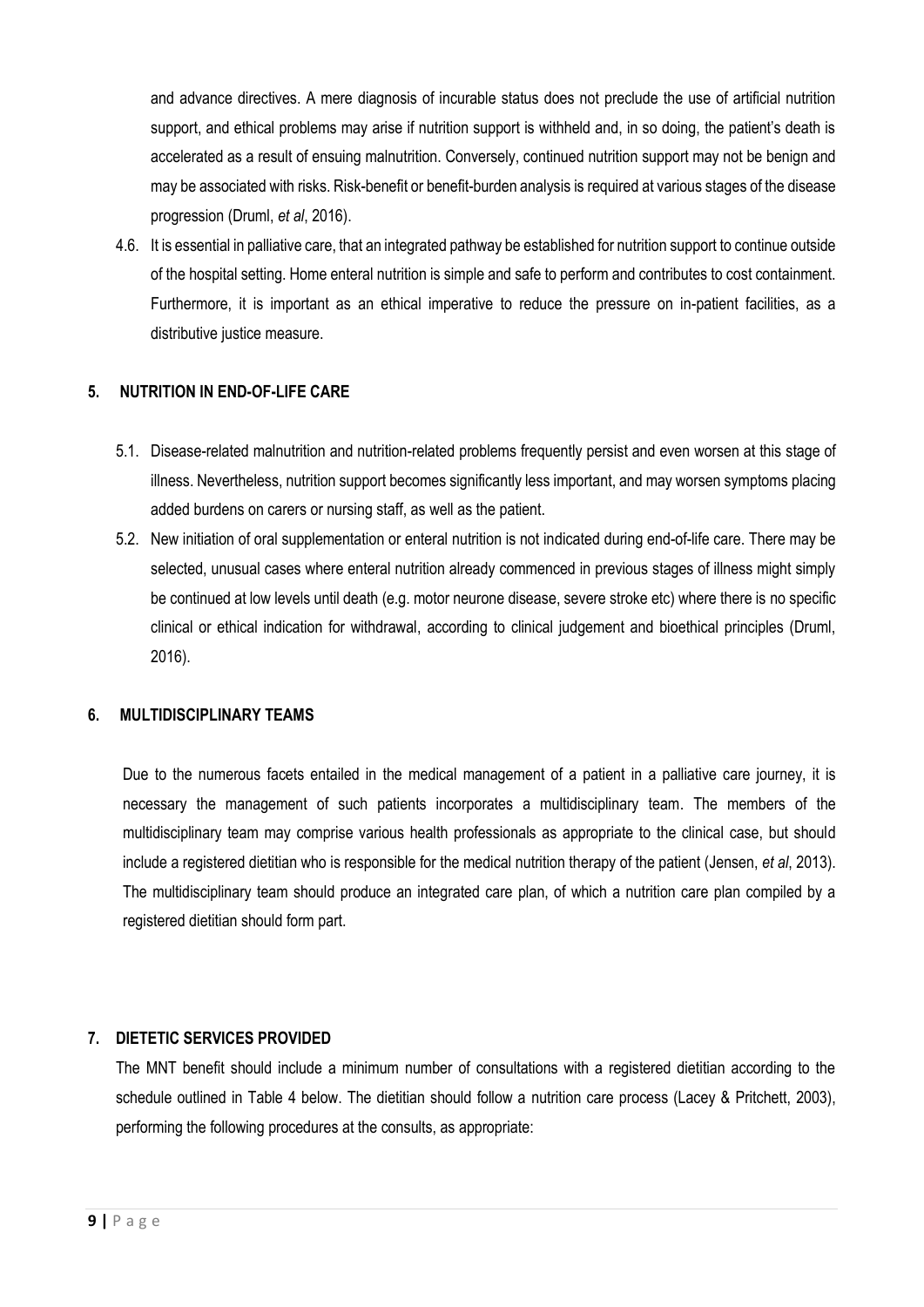- 7.1. **Nutrition Assessment and/or Re-assessment** based upon appropriate anthropometric techniques, biochemical data, clinical data, socio-economic information and nutritional/dietary intake data
- 7.2. **Nutrition Diagnosis** identifying nutritional problems and their causes or contributing factors
- 7.3. **Nutrition Intervention** including the determination of nutritional requirements, formulation of nutritional goals and implementing nutrition delivery. This may include training/counselling of caregivers or family members.
- 7.4. **Nutrition Monitoring and Evaluation** including the monitoring of progress, success and outcomes

These aspects of the nutrition care process should in turn be consistently reflected in the global clinical management plan, and the regular feedback/progress reports to the managed care organisation.

## **8. PROGRESS REPORTS**

The treating registered dietitian who forms part of the multidisciplinary team should provide regular follow-up evaluations of patients receiving MNT, and provide feedback reports to the managed care organisation on a 3-6 monthly basis. The feedback report should indicate the basis on which MNT and the route of MNT should be continued or discontinued.

## **9. ENTRY CRITERIA FOR MNT IN PALLIATIVE CARE PATIENTS**

The mere diagnosis of one of the abovementioned diseases, which will require a palliative care plan, does not automatically warrant nutrition support, but MNT should be provided once pre-defined entry criteria are met. Entry and exit criteria may depend on the disease and disease progression (See Table 4 for criteria for specific conditions), but certain global nutritional criteria are useful. Patients may exit and then later re-qualify for MNT benefits according to these criteria, because patterns of disease progression may be fluctuating and non-linear.

Patients with any of the above diagnoses become eligible for MNT when any of the following criteria is met:

- Unintentional weight loss of  $\geq$  5% has occurred regardless of the time period (see Table 2 below)
- In the presence of Protein-Energy Malnutrition (PEM) of any grade measured by body mass index (BMI), as assessed by a registered dietitian or other appropriately qualified health professional (see Table 3 below).
- In the presence of symptoms negatively impacting nutrient intake or assimilation or which increase nutritional losses.

| Classification of severity of malnutrition by percentage weight change |                                |                    |  |  |  |  |  |  |
|------------------------------------------------------------------------|--------------------------------|--------------------|--|--|--|--|--|--|
| <b>Duration</b>                                                        | <b>Significant weight loss</b> | Severe weight loss |  |  |  |  |  |  |
| 1 months                                                               | 5%                             | $> 5\%$            |  |  |  |  |  |  |
| 3 months                                                               | 7.5%                           | > 7.5%             |  |  |  |  |  |  |

#### **Table 2. Weight loss history** (**Mahan, Escott-Stump & Raymond, 2012)**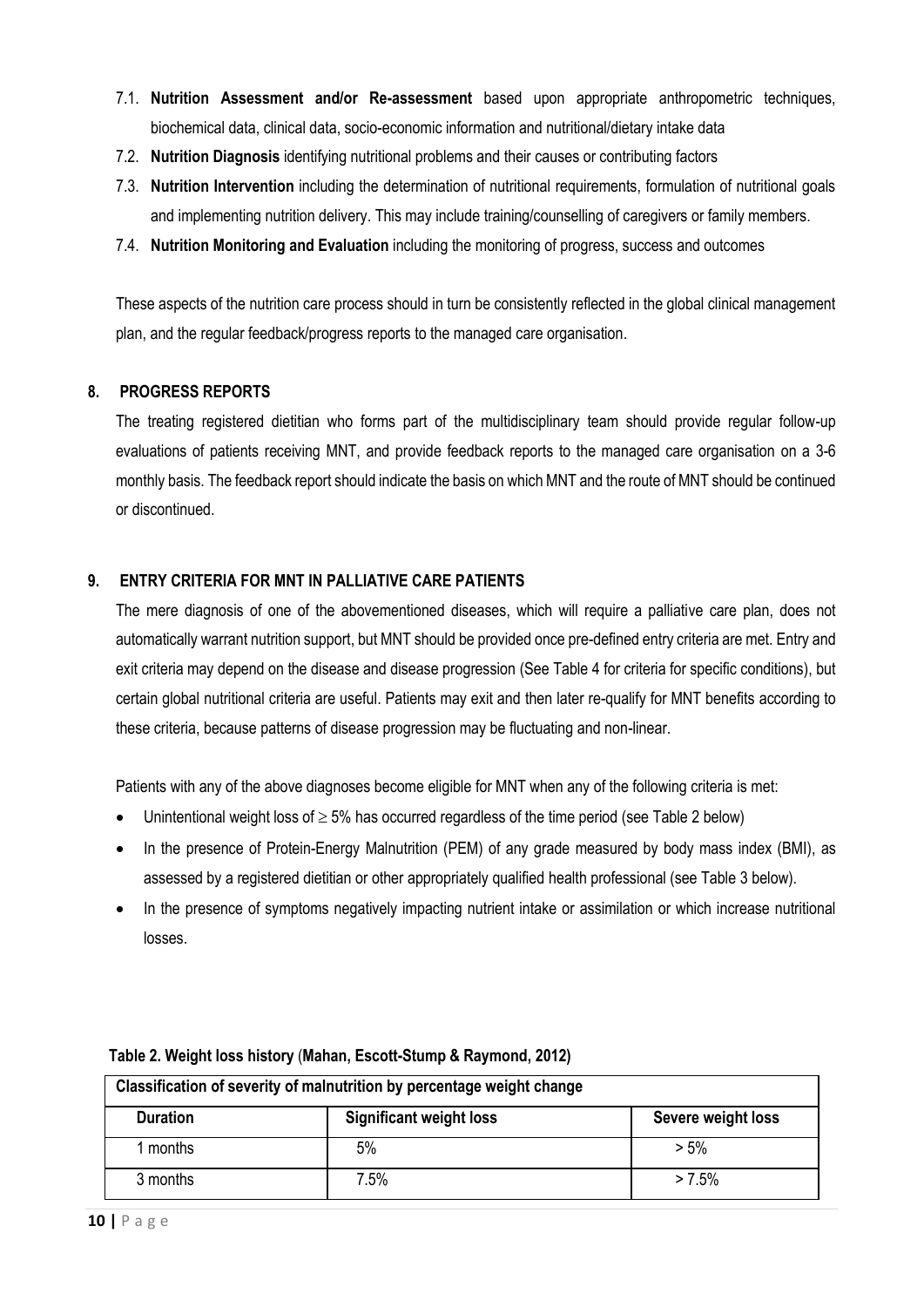| Body Mass Index (BMI): = Body weight (kg) | Height $(m)^2$      |  |
|-------------------------------------------|---------------------|--|
| BMI ( $kg/m2$ )                           | <b>PEM Severity</b> |  |
| > 18.5                                    | Normal              |  |
| $17.0 - 18.4$                             | Mild                |  |
| $16.0 - 16.9$                             | Moderate            |  |
| ~16                                       | Severe              |  |

### **Table 3: Classification of Protein-Energy Malnutrition (PEM) in adults (Lee & Nieman, 2003).**

### **10. THE ROUTE FOR MNT PROVISION**

Parenteral Nutrition (PN) may be considered when there is an acute and reversible clinical indication for the use of PN e.g. bowel obstruction amenable to surgery, or ileus. PN should also be considered when the gastrointestinal tract is not functional or accessible and where enteral or oral nutrition support would therefore be impossible or would not be able to sustain hydration or nutritional status. Examples of patients who may require PN are those with short bowel syndrome following extensive intestinal resections for cancer, or HIV-related gastrointestinal disease.

Patients qualifying to receive MNT may require oral nutrition supplementation (ONS) or may require enteral tubefeeding, in or out of hospital (see Figure 1). ONS are intended to supplement an oral diet. Enteral tube-feeds may provide the full nutritional requirement of the patient.

### 10.1. Oral Nutrition Supplementation (ONS)

ONS should be provided when **any** of the following criteria is met:

- Patients meet entry criteria for MNT
- Patients cannot achieve or maintain an intake meeting at least 80% of their nutritional requirements with normal oral diet alone.
- Patients require significant texture or consistency modification of oral intake

### 10.2. Enteral Tube-feeding

Enteral tube-feeding should be provided when **any** of the following criteria is met:

- Patients meet entry criteria for MNT
- Patients have no contraindications to enteral feeding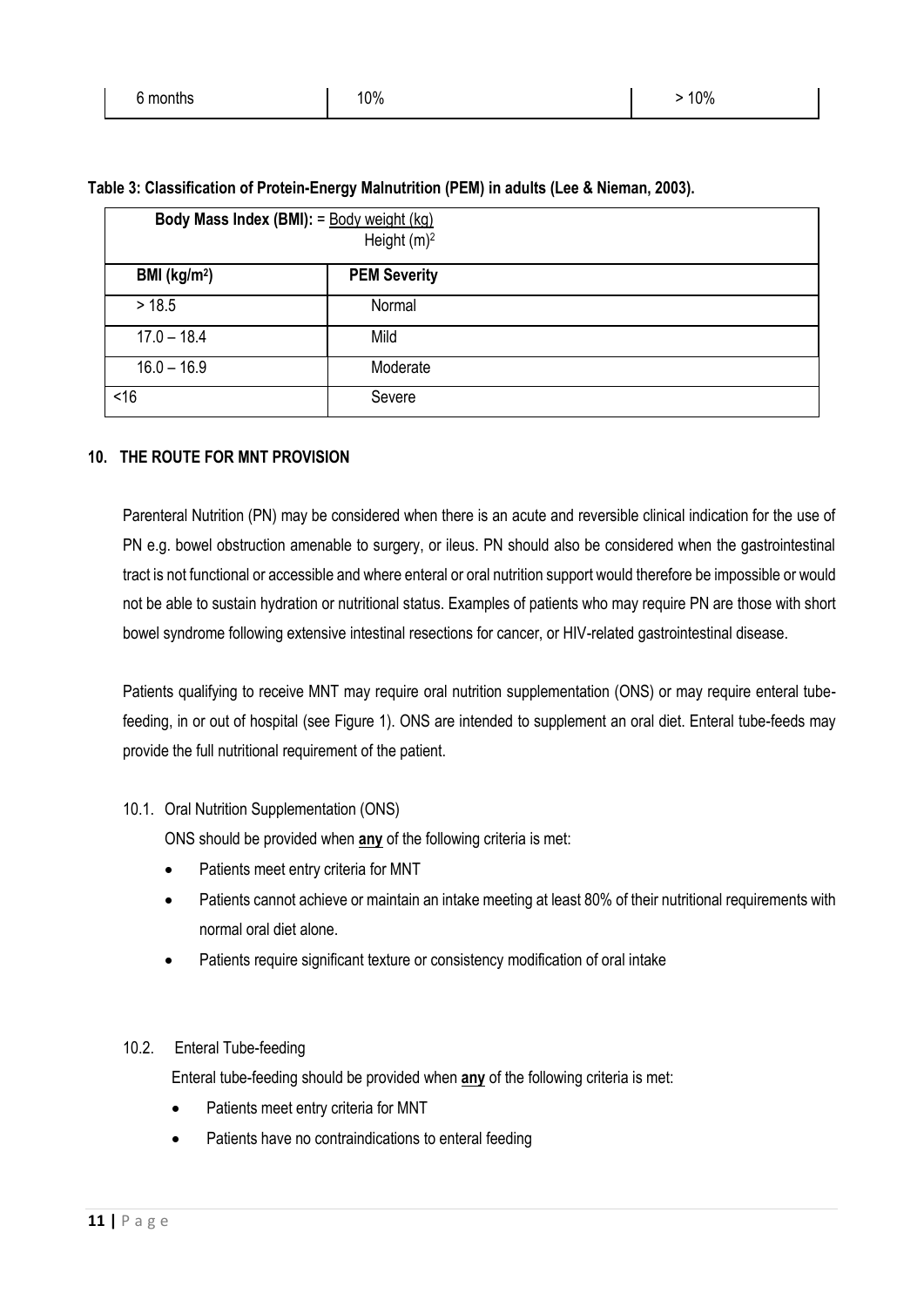- Patients are unable to meet  $\geq 80\%$  of their nutritional requirements orally due to increased requirements, inadequate oral intake or symptoms (e.g. dysphagia)
- Oral intake is unsafe or impossible (e.g. structural or mechanical head/facial/dental pathology; reduced state of consciousness; dysphagia with risk of pulmonary aspiration; obstruction of the oropharynx, or any part of the upper gastrointestinal tract)
- Patients require specialised products as per the dietitian's clinical judgement, due to the nature of symptoms or other clinical condition (e.g. short bowel syndrome, malabsorption, organ dysfunction etc)

Where advancing disease can be predicted to compromise or completely exclude oral intake months before the pre-terminal stage occurs, advanced care planning should include the option/possibility of prophylactic feeding tube placement and enteral nutrition support (tube-feeding) in the home setting, at least for certain patient sub-groups (see Table 4).

Enteral tube-feeding may be provided via a nasogastric/nasojejunal, jejunostomy or PEG/PEJ tube depending on the expected duration of enteral feeding. Patients requiring enteral tube-feeding should receive:

- a suitable enteral product which meets nutritional requirements and is regarded as clinically appropriate as prescribed by a registered dietitian
- the necessary consumable items required to deliver the enteral feed (administration sets, syringes etc)

Medically stable patients should not remain in hospital purely for the purposes of continued enteral feeding. Home enteral nutrition is safe, feasible and cost-effective with adequate pre-discharge training and appropriate caregiver support.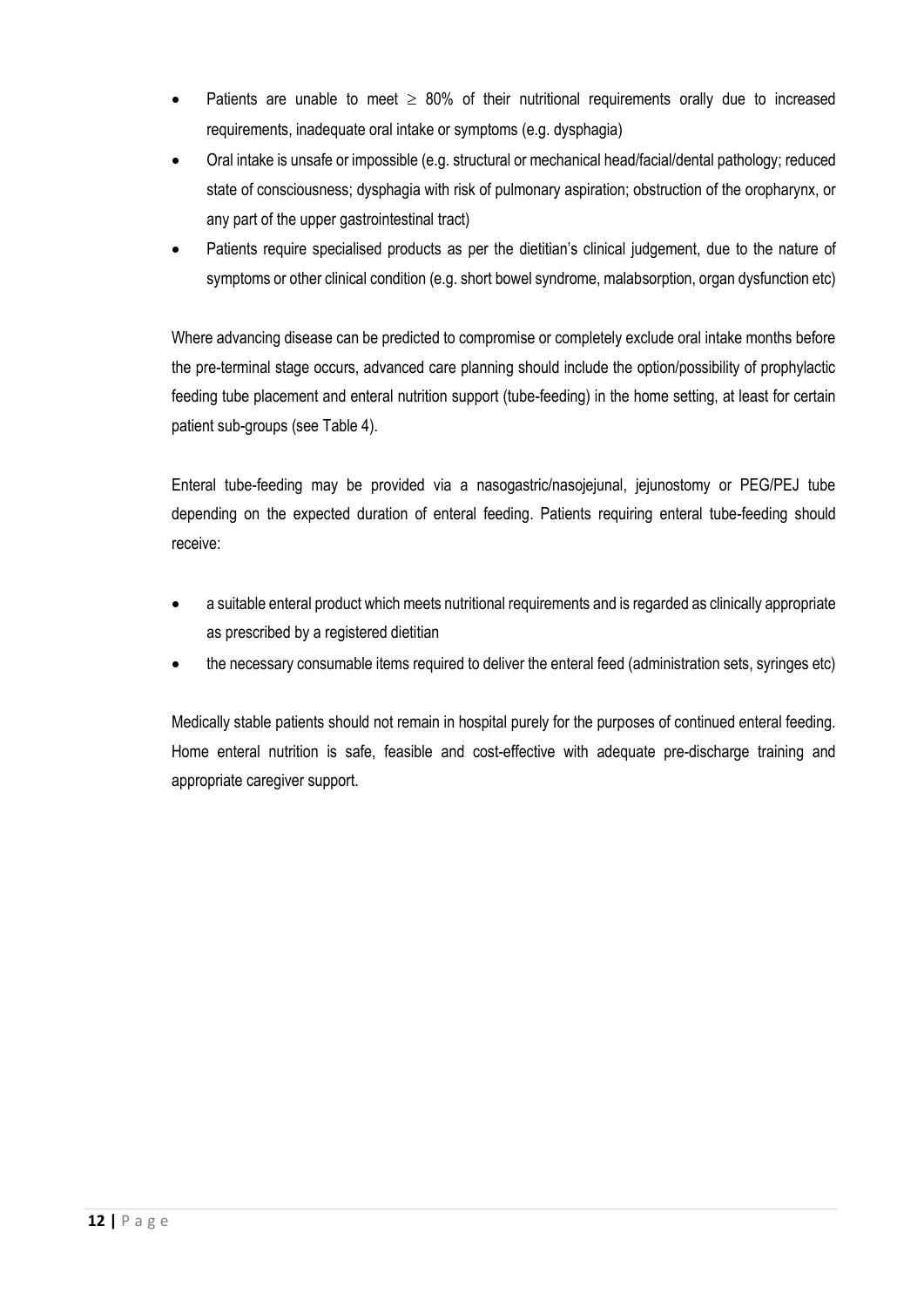

**Figure 1. Algorithm for MNT delivery (**adapted from A.S.P.E.N. Clinical Guideline 2009)

# **11. EXIT CRITERIA**

Patients may be exited entirely from the MNT benefit when **any** the following criteria is met:

- $BMI \geq 18.5 20$  kg.m<sup>-2</sup>
- Patient has achieved expected/prescribed weight gain goals set by registered dietitian for three consecutive months
- Symptoms or clinical problems which necessitated commencement of MNT have resolved, or improved to the point where MNT is no longer required

For patients on enteral tube-feeds, enteral feeding may be discontinued when **any** of the following criteria is met:

• Ability to eat an oral diet returns and where oral intake will successfully provide at least 80% of nutritional requirement as evaluated by a dietitian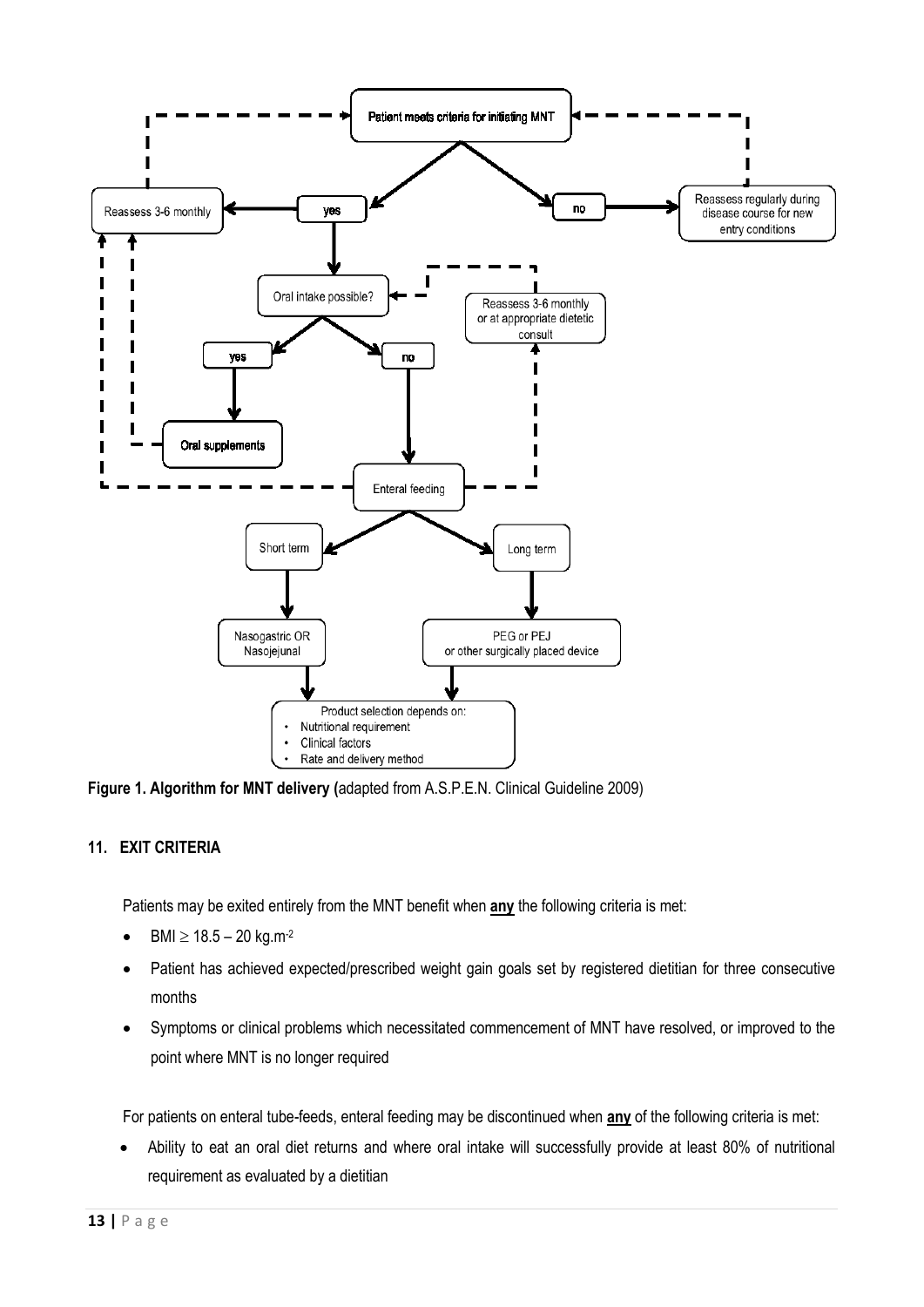- Development of new complications or contraindications to tube-feeding as a result of the advancing disease process, necessitating stoppage of enteral feeds
- Risk/burden of continuation exceeds clinical benefit, including patient wishes
- On the recommendation of the dietitian

Patients discontinuing enteral feeding may still require ONS.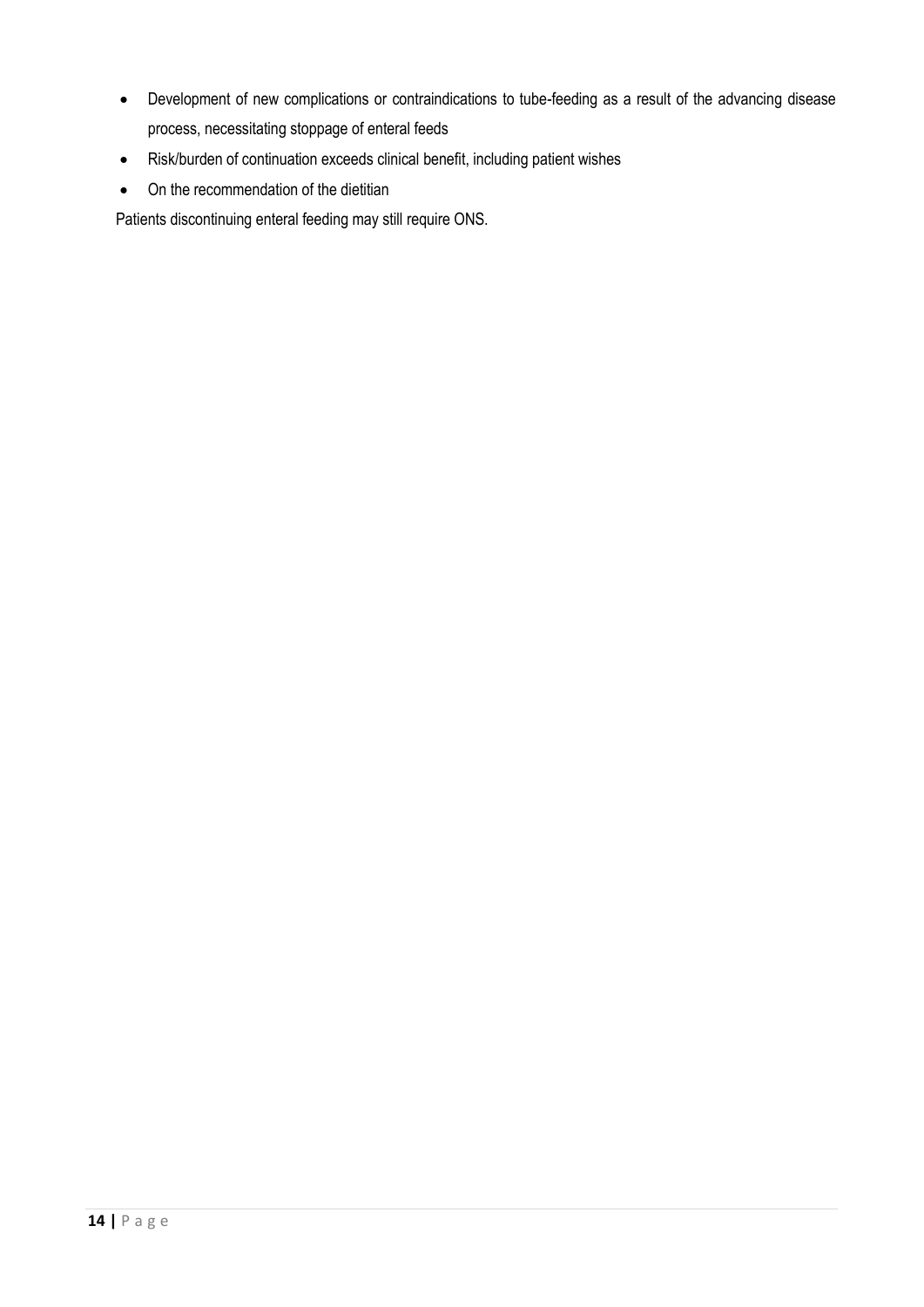|                    | <b>During Palliative Care Journey</b> |                      |                          |                      |                       |                       |                       |                       |                       |
|--------------------|---------------------------------------|----------------------|--------------------------|----------------------|-----------------------|-----------------------|-----------------------|-----------------------|-----------------------|
|                    | Cancers                               |                      | <b>Dementia</b>          | Neurological         | <b>Heart Disease</b>  | <b>Respiratory</b>    | <b>Kidney Disease</b> | <b>Liver Disease</b>  | <b>HIV/AIDS</b>       |
|                    |                                       |                      |                          | <b>Disease</b>       |                       | <b>Disease</b>        |                       |                       | and/or TB             |
| <b>Nutrition</b>   | <b>Oral intake</b>                    | Oral intake not      | <b>Consultation with</b> | <b>Enteral</b>       | <b>Oral Nutrition</b> | <b>Oral Nutrition</b> | <b>Oral Nutrition</b> | <b>Oral Nutrition</b> | <b>Oral Nutrition</b> |
| <b>Support PMB</b> | possible                              | possible             | dietitian only           | <b>Nutrition for</b> | supplements           | supplements           | Supplementation       | Supplementation       | Supplementation       |
|                    | <b>Oral Nutrition</b>                 | <b>Enteral</b>       | (see below).             | selected             | for patients          | for patients          | for:                  | for patients with:    | for patients with:    |
|                    | supplements                           | <b>Nutrition for</b> |                          | patient              | with:                 | with:                 | Patients with         | Disease-related       | Disease-related       |
|                    | for patients                          | selected             |                          | subgroup:            | Disease-              | Disease-              | disease-related       | malnutrition          | malnutrition          |
|                    | with:                                 | patient              |                          | Progressive          | related               | related               | malnutrition who      | together with         | and/or with           |
|                    | Disease-related                       | subgroup:            |                          | neurological         | malnutrition          | malnutrition          | cannot maintain       | metabolic             | anorexia, early       |
|                    | malnutrition                          | Head and neck        |                          | disease or           | and/or with           | and/or with           | adequate              | disturbances,         | satiety, or           |
|                    | and/or anorexia,                      | CA with severe       |                          | severe stroke        | significant           | significant           | nutritional status    | anorexia, early       | symptoms              |
|                    | early satiety, or                     | dysphagia,           |                          | with severe          | meal-related          | meal-related          | within the context    | satiety, or other     | reducing oral         |
|                    | symptoms                              | oesophageal          |                          | dysphagia            | dyspnoea and          | dyspnoea and          | of necessary fluid,   | symptoms              | intake despite        |
|                    | reducing oral                         | obstruction or       |                          | (via                 | distress              | distress              | protein and           | reducing oral         | dietary               |
|                    | intake despite                        | tracheo-             |                          | nasogastric,         | negatively            | negatively            | electrolyte           | intake despite        | management by         |
|                    | dietary                               | oesophageal          |                          | pharyngostomy        | impacting on          | impacting on          | restrictions or       | dietary               | dietitian             |
|                    | management by                         | fistula              |                          | or                   | oral intake           | oral intake.          | uraemic               | management by         |                       |
|                    | dietitian                             | (via nasogastric,    |                          | <b>PEG/PIG/PEJ</b>   |                       |                       | symptoms              | dietitian             |                       |
|                    |                                       | pharyngostomy        |                          | tube per care        |                       |                       |                       |                       |                       |
|                    |                                       | or PEG/PIG/PEJ       |                          | plan)                |                       |                       |                       |                       |                       |
|                    |                                       | tube per care        |                          |                      |                       |                       |                       |                       |                       |
|                    |                                       | plan)                |                          |                      |                       |                       |                       |                       |                       |

# **Table 4: Nutrition PMBs for palliative and end-of-life care in adults**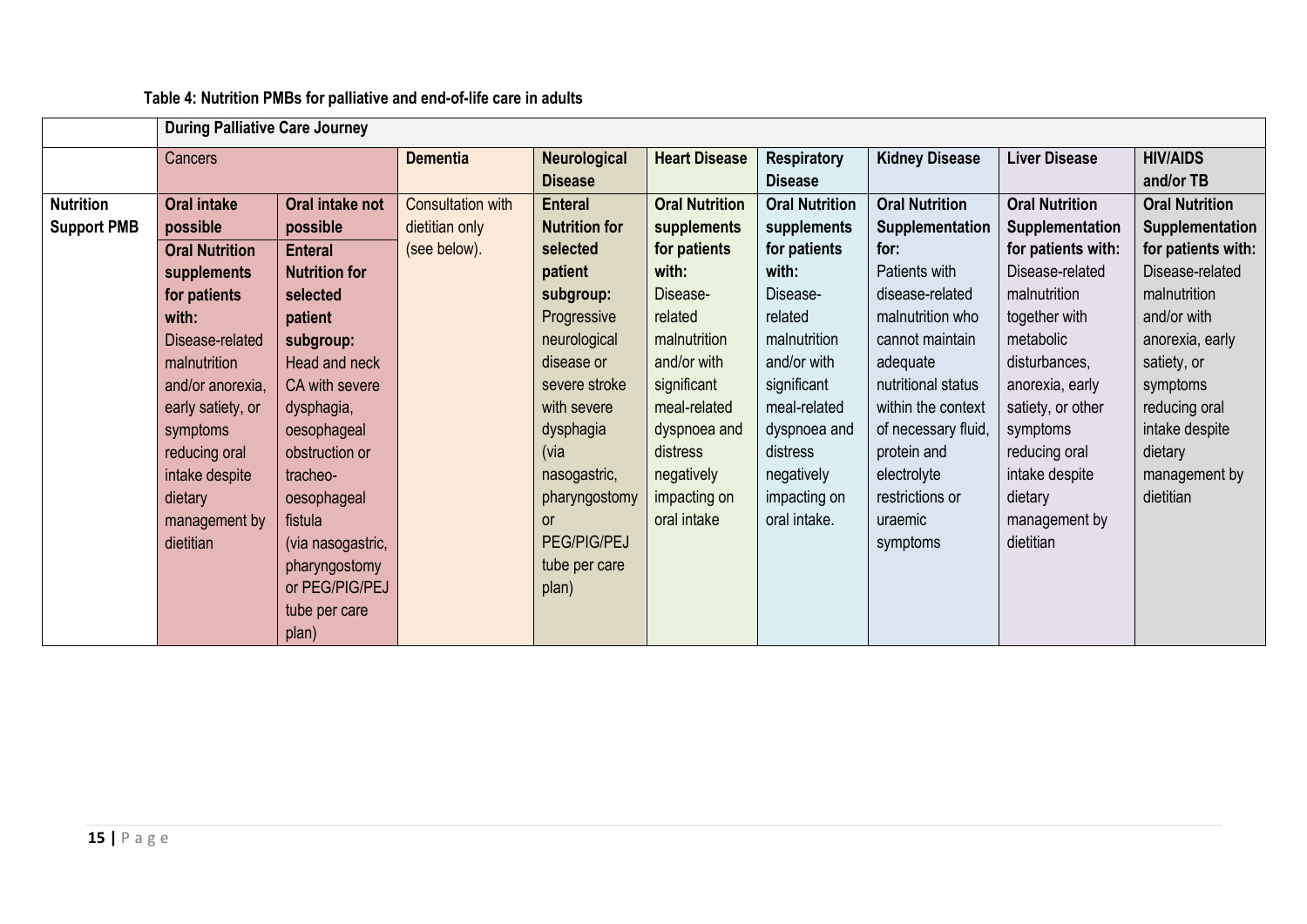| <b>Nutrition</b>     | Typically,<br>$2 - 3$ | $1 - 2$<br>Typically,       | None | Typically, 1-2   | Typically, 2-3   | Typically, 2-3   | Typically, 2-3      | Typically, 2-3       | Typically, 2-3     |
|----------------------|-----------------------|-----------------------------|------|------------------|------------------|------------------|---------------------|----------------------|--------------------|
| Products to be       | units*per day of:     | litres per day of:          |      | litres per day   | units* per day   | units* per day   | units* per day of:  | units* per day of:   | units* per day of: |
| provided as          | A fat-free, high      | standard<br>A               |      | of:              | of:              | of:              | A high energy or    | A fat-free, high     | A fat-free, high   |
| part of PMB          | energy sip feed       | lactose-free                |      | A standard,      | A fat-free, high | A high fat, high | energy dense sip    | energy sip feed      | energy sip feed    |
|                      | <b>OR</b>             | enteral<br>feed             |      | lactose free     | energy sip       | energy sip       | feed (with or       | <b>OR</b>            | <b>OR</b>          |
| <b>NOTE for all:</b> | A high energy or      | (with or without            |      | enteral feed     | feed             | feed             | without fibre)      | A high energy or     | A high energy or   |
| 1. For In- or        | energy dense          | fibre)                      |      | (with or without | <b>OR</b>        | <b>OR</b>        | <b>OR</b>           | energy dense sip     | energy dense sip   |
| Out-of-              | sip feed (with or     | <b>OR</b>                   |      | fibre)           | A high energy    | A high protein   | A low electrolyte.  | feed                 | feed (with or      |
| hospital use         | without fibre)        | A high<br>energy            |      | <b>OR</b>        | or energy        | sip feed (with   | low mineral sip     | <b>OR</b>            | without fibre)     |
| 2. Product           | <b>OR</b>             | feed<br>enteral             |      | A high energy    | dense sip feed   | or without       | feed                | A high energy,       | <b>OR</b>          |
| choice will          | A high energy or      | (with or without            |      | enteral feed     | (with or without | fibre)           | <b>OR</b>           | moderate or high     | A high energy,     |
| depend on GIT        | energy dense,         | fibre)                      |      | (with or without | fibre)           | <b>OR</b>        | A protein-          | protein sip feed     | moderate or high   |
| and other            | moderate or           | <b>OR</b>                   |      | fibre)           | <b>OR</b>        | A low            | restricted sip feed | (with or without     | protein sip feed   |
| associated           | high protein sip      | A high energy or            |      | <b>OR</b>        | A high, energy,  | electrolyte sip  | <b>OR</b>           | fibre)               | <b>OR</b>          |
| symptoms             | feed                  | dense,<br>energy            |      | A high energy    | moderate<br>or   | feed             | other product as    | <b>OR</b>            | A semi-elemental   |
| and clinical         | <b>OR</b>             | moderate<br><b>or</b>       |      | or energy        | high protein sip | <b>OR</b>        | prescribed for      | A low electrolyte    | sip drink          |
| circumstances        | A semi-               | high<br>protein             |      | dense,           | feed             | other product    | specific            | sip feed             | <b>OR</b>          |
|                      | elemental sip         | feed<br>enteral             |      | moderate or      | OR               | as prescribed    | indications (such   | <b>OR</b>            | other product as   |
|                      | drink                 | (with or without            |      | high protein     | A low            | for specific     | as glucose          | A semi-elemental     | prescribed for     |
|                      | <b>OR</b>             | fibre)                      |      | enteral feed     | electrolyte sip  | indications      | control,            | sip drink            | specific           |
|                      | other product as      | <b>OR</b>                   |      | (with or without | feed             | (such as         | gastrointestinal    | <b>OR</b>            | indications (such  |
|                      | prescribed for        | An<br>immune-               |      | fibre)           | <b>OR</b>        | glucose          | symptoms or         | other product as     | as glucose         |
|                      | specific              | modulatory feed             |      | <b>OR</b>        | other product    | control,         | other organ         | prescribed for       | control,           |
|                      | indications           | <b>OR</b>                   |      | other product    | as prescribed    | gastrointestinal | dysfunction) by a   | specific indications | gastrointestinal   |
|                      | (such as              | feed<br>for<br>$\mathsf{A}$ |      | as prescribed    | for specific     | symptoms or      | dietitian           | (such as glucose     | symptoms or        |
|                      | glucose control,      | oncology                    |      | for specific     | indications      | other organ      | <b>OR</b>           | control,             | other organ        |
|                      | gastrointestinal      | patients                    |      | indications      | (such as         | dysfunction) by  | An equivalent       | gastrointestinal     | dysfunction) by a  |
|                      | symptoms or           | <b>OR</b>                   |      | (such as         | glucose          | a dietitian      | powdered            | symptoms or other    | dietitian          |
|                      | other organ           | other product as            |      | glucose          | control,         | <b>OR</b>        | nutritionally       | organ dysfunction)   | <b>OR</b>          |
|                      | dysfunction) by       | prescribed<br>for           |      | control,         | gastrointestinal | An equivalent    | complete medical    | by a dietitian       | An equivalent      |
|                      | a dietitian           | specific                    |      | gastrointestinal | symptoms or      | powdered         | nutrition           | <b>OR</b>            | powdered           |
|                      | <b>OR</b>             | indications (such           |      | symptoms or      | other organ      | nutritionally    | supplement (food    |                      | nutritionally      |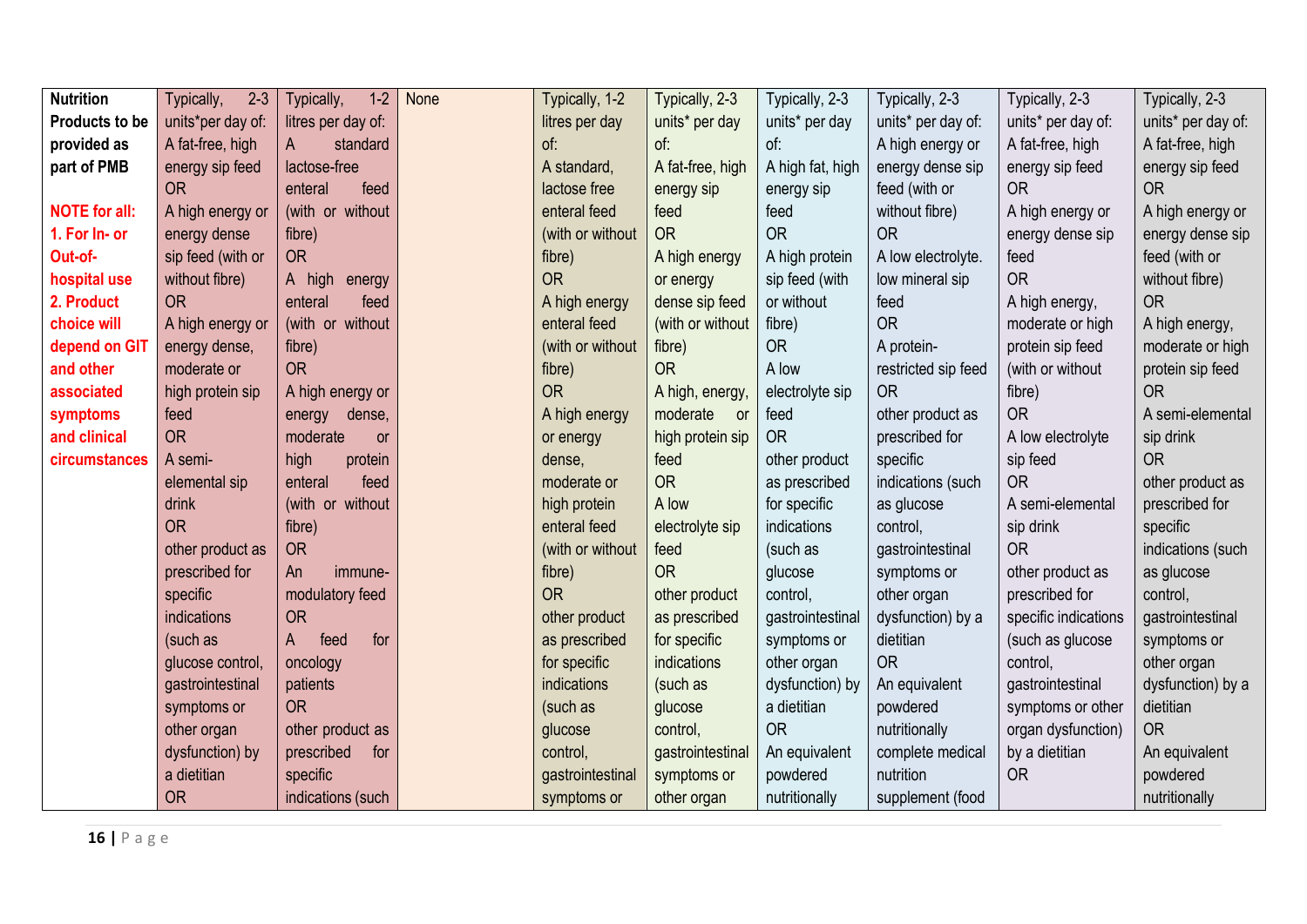|                                                                                                                                                                                                                                                                     | equivalent<br>An<br>powdered<br>nutritionally<br>complete<br>medical nutrition<br>supplement<br>(food for special<br>medical<br>purposes)#<br><b>AND</b><br>An L-glutamine<br>supplement may<br>be added to any<br>abovementioned<br>product | glucose<br>as<br>control,<br>gastrointestinal<br>symptoms<br>or<br>other<br>organ<br>dysfunction) by<br>a dietitian<br><b>OR</b><br>equivalent<br>An<br>powdered<br>nutritionally<br>complete<br>medical nutrition<br>supplement<br>(food for special<br>medical<br>purposes)#<br><b>AND</b><br>An L-glutamine<br>supplement may<br>be added to any<br>abovementioned<br>product |                                                                                       | other organ<br>dysfunction) by<br>a dietitian<br><b>OR</b><br>An equivalent<br>powdered<br>nutritionally<br>complete<br>medical<br>nutrition<br>supplement<br>(food for<br>special medical<br>purposes)# | dysfunction) by<br>a dietitian<br><b>OR</b><br>An equivalent<br>powdered<br>nutritionally<br>complete<br>medical<br>nutrition<br>supplement<br>(food for<br>special<br>medical<br>purposes)# | complete<br>medical<br>nutrition<br>supplement<br>(food for<br>special<br>medical<br>purposes)#                                                                                        | for special<br>medical<br>purposes)#                                                                                                          | An equivalent<br>powdered<br>nutritionally<br>complete medical<br>nutrition<br>supplement (food<br>for special medical<br>purposes)# | complete medical<br>nutrition<br>supplement (food<br>for special<br>medical<br>purposes)# |
|---------------------------------------------------------------------------------------------------------------------------------------------------------------------------------------------------------------------------------------------------------------------|----------------------------------------------------------------------------------------------------------------------------------------------------------------------------------------------------------------------------------------------|----------------------------------------------------------------------------------------------------------------------------------------------------------------------------------------------------------------------------------------------------------------------------------------------------------------------------------------------------------------------------------|---------------------------------------------------------------------------------------|----------------------------------------------------------------------------------------------------------------------------------------------------------------------------------------------------------|----------------------------------------------------------------------------------------------------------------------------------------------------------------------------------------------|----------------------------------------------------------------------------------------------------------------------------------------------------------------------------------------|-----------------------------------------------------------------------------------------------------------------------------------------------|--------------------------------------------------------------------------------------------------------------------------------------|-------------------------------------------------------------------------------------------|
| * a unit is equivalent to 1 ready-to-drink pack or 125-250ml of equivalent reconstituted powdered product delivering similar nutritional value                                                                                                                      |                                                                                                                                                                                                                                              |                                                                                                                                                                                                                                                                                                                                                                                  |                                                                                       |                                                                                                                                                                                                          |                                                                                                                                                                                              |                                                                                                                                                                                        |                                                                                                                                               |                                                                                                                                      |                                                                                           |
| <b>PMB</b> consults <b>.</b><br>3-7 times a week while in hospital<br>with dietitian<br>1-2 per month as out-patient<br>(management of nutrition support,<br>review for continued indication for<br>and risk-benefit assessment of<br>nutrition support and symptom |                                                                                                                                                                                                                                              | $\bullet$ 3-monthly (up to<br>4 visits per year)<br>for the purpose of<br>symptom<br>management,<br>nutritional status<br>assessment and                                                                                                                                                                                                                                         | week while in<br>hospital<br>$\bullet$ 1-2 per month<br>as out-patient<br>(management | week while in<br>hospital<br>$\bullet$ 1-2 per month<br>as out-patient<br>(management                                                                                                                    | week while in<br>hospital<br>$\bullet$ 1-2 per month<br>as out-patient<br>(management                                                                                                        | • 3-7 times a $\bullet$ 3-7 times a $\bullet$ 3-7 times a $\bullet$ 3-7 times a week<br>while in hospital<br>• 1-2 per month as<br>out-patient<br>(management of<br>nutrition support, | • 3-7 times a week $\cdot$ 3-7 times a week<br>while in hospital<br>• 1-2 per month as<br>out-patient<br>(management of<br>nutrition support, | while in hospital<br>• 1-2 per month as<br>out-patient<br>(management of<br>nutrition support,                                       |                                                                                           |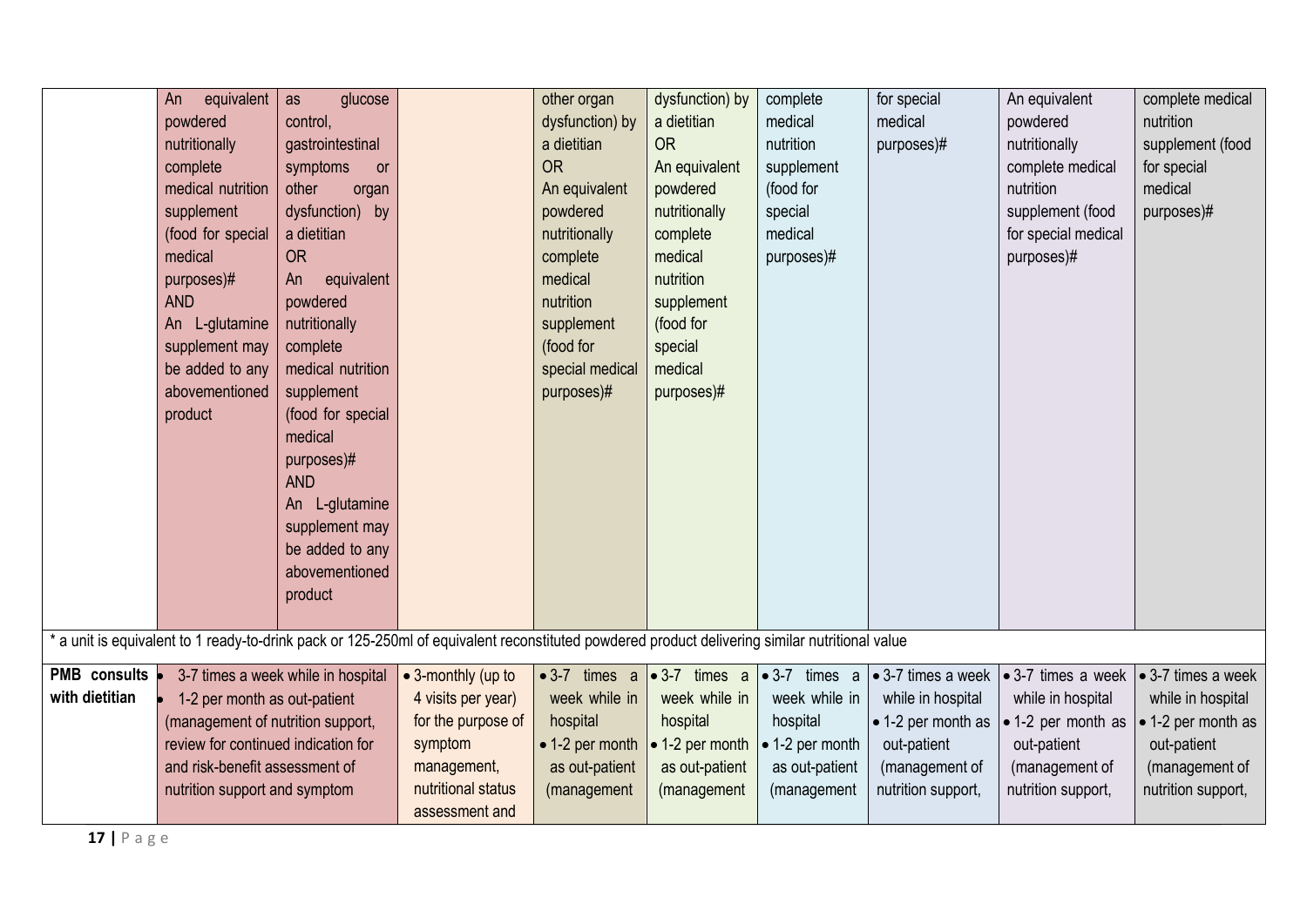|                         | management, and to provide           | carer             | of nutrition        | of nutrition   | of nutrition   | review for         | review for                    | review for         |
|-------------------------|--------------------------------------|-------------------|---------------------|----------------|----------------|--------------------|-------------------------------|--------------------|
|                         | relevant information to global care  | support/education | support, review     | support,       | support,       | continued          | continued                     | continued          |
|                         | plan)                                | (protected        | for continued       | review for     | review for     | indication for and | indication for and            | indication for and |
|                         |                                      | mealtimes, food   | indication for      | continued      | continued      | risk-benefit       | risk-benefit                  | risk-benefit       |
|                         |                                      | enrichment,       | and risk-benefit    | indication for | indication for | assessment of      | assessment of                 | assessment of      |
|                         |                                      | consistency       | assessment of       | and risk-      | and risk-      | nutrition support  | nutrition support             | nutrition support  |
|                         |                                      | modification,     | nutrition           | benefit        | benefit        | and symptom        | and symptom                   | and symptom        |
|                         |                                      | hydration etc)    | support and         | assessment of  | assessment of  | management, and    | management, and               | management, and    |
|                         |                                      | (Burgos, et al,   | symptom             | nutrition      | nutrition      | to provide         | to provide relevant           | to provide         |
|                         |                                      | $2017$ ).         | management,         | support and    | support and    | relevant           | information to                | relevant           |
|                         |                                      |                   | and to provide      | symptom        | symptom        | information to     | global care plan)             | information to     |
|                         |                                      |                   | relevant            | management,    | management,    | global care plan)  | (Plauth, Cabré,               | global care plan)  |
|                         |                                      |                   | information to      | and to provide | and to provide | (Toigo, et al,     | Riggio, Assis-                |                    |
|                         |                                      |                   | global care         | relevant       | relevant       | 2000a, Toigo, et   | Camilo, Pirlich,              |                    |
|                         |                                      |                   | plan)               | information to | information to | al, 2000b).        | Kondrup, DGEM                 |                    |
|                         |                                      |                   |                     | global care    | global care    |                    | (German Society               |                    |
|                         |                                      |                   |                     | plan)          | plan)          |                    | for Nutritional               |                    |
|                         |                                      |                   |                     |                |                |                    | Medicine), Ferenci,           |                    |
|                         |                                      |                   |                     |                |                |                    | Holm, Vom Dahl,               |                    |
|                         |                                      |                   |                     |                |                |                    | Müller, Nolte                 |                    |
|                         |                                      |                   |                     |                |                |                    | & ESPEN                       |                    |
|                         |                                      |                   |                     |                |                |                    | (European Society             |                    |
|                         |                                      |                   |                     |                |                |                    | for Parenteral and            |                    |
|                         |                                      |                   |                     |                |                |                    | Enteral Nutrition),<br>2006). |                    |
| <b>End-of-life Care</b> |                                      |                   |                     |                |                |                    |                               |                    |
| <b>Nutrition</b>        | On a case basis, enteral nutrition   | None              | On a case basis,    | None           | None           | None               | None                          | None               |
| <b>Support PMB</b>      | (tube-feeding) already previously in |                   | enteral nutrition   |                |                |                    |                               |                    |
|                         | place may be continued until the     |                   | (tube-feeding)      |                |                |                    |                               |                    |
|                         | end of life according to patient     |                   | already previously  |                |                |                    |                               |                    |
|                         | wishes and symptoms                  |                   | in place may be     |                |                |                    |                               |                    |
|                         |                                      |                   | continued until the |                |                |                    |                               |                    |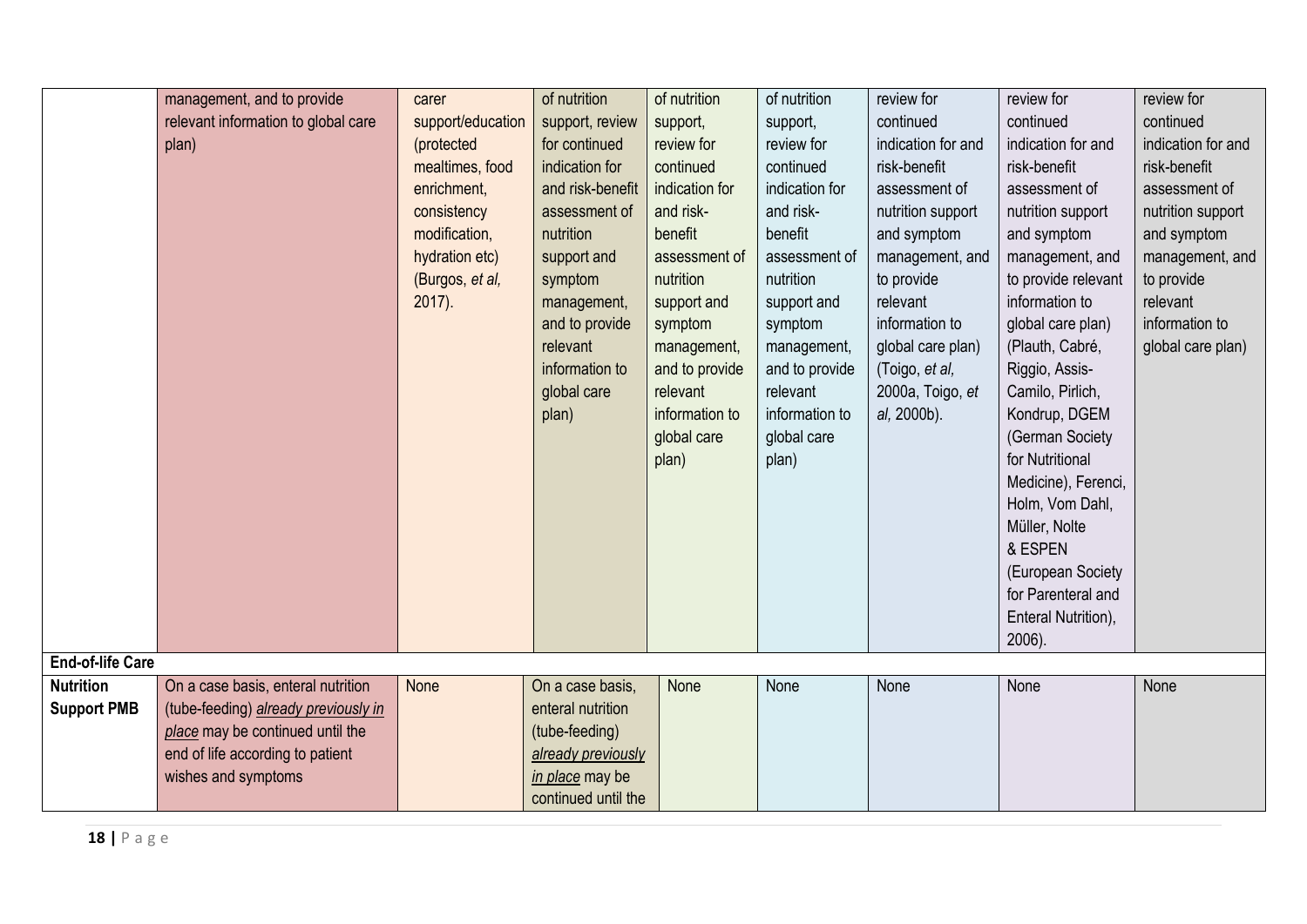| <b>Nutrition</b><br>Products to be $\vert$<br>provided as<br>part of PMB | None, unless above applies to<br>selected cases (Arends, et al,<br>2017a, Arends, et al, 2017b). | None | end of life<br>according to<br>patient wishes and<br>symptoms<br>unless<br>None,<br>above applies to<br>selected cases<br>(Burgos, et al, | None | None | None | None | None |
|--------------------------------------------------------------------------|--------------------------------------------------------------------------------------------------|------|-------------------------------------------------------------------------------------------------------------------------------------------|------|------|------|------|------|
|                                                                          |                                                                                                  |      | $2017$ ).                                                                                                                                 |      |      |      |      |      |
| PMB out-<br>patient<br>consults with<br>dietitian                        |                                                                                                  | None |                                                                                                                                           |      |      |      |      |      |

# where commercial, ready-to-use sip or enteral feeds are substituted for powdered commercial oral supplements, it is essential that the powdered substitute be a nutritionally complete medical nutrition supplement (food for special medical purposes or food for special dietary purposes) containing a full range of micronutrients prescribed by a dietitian.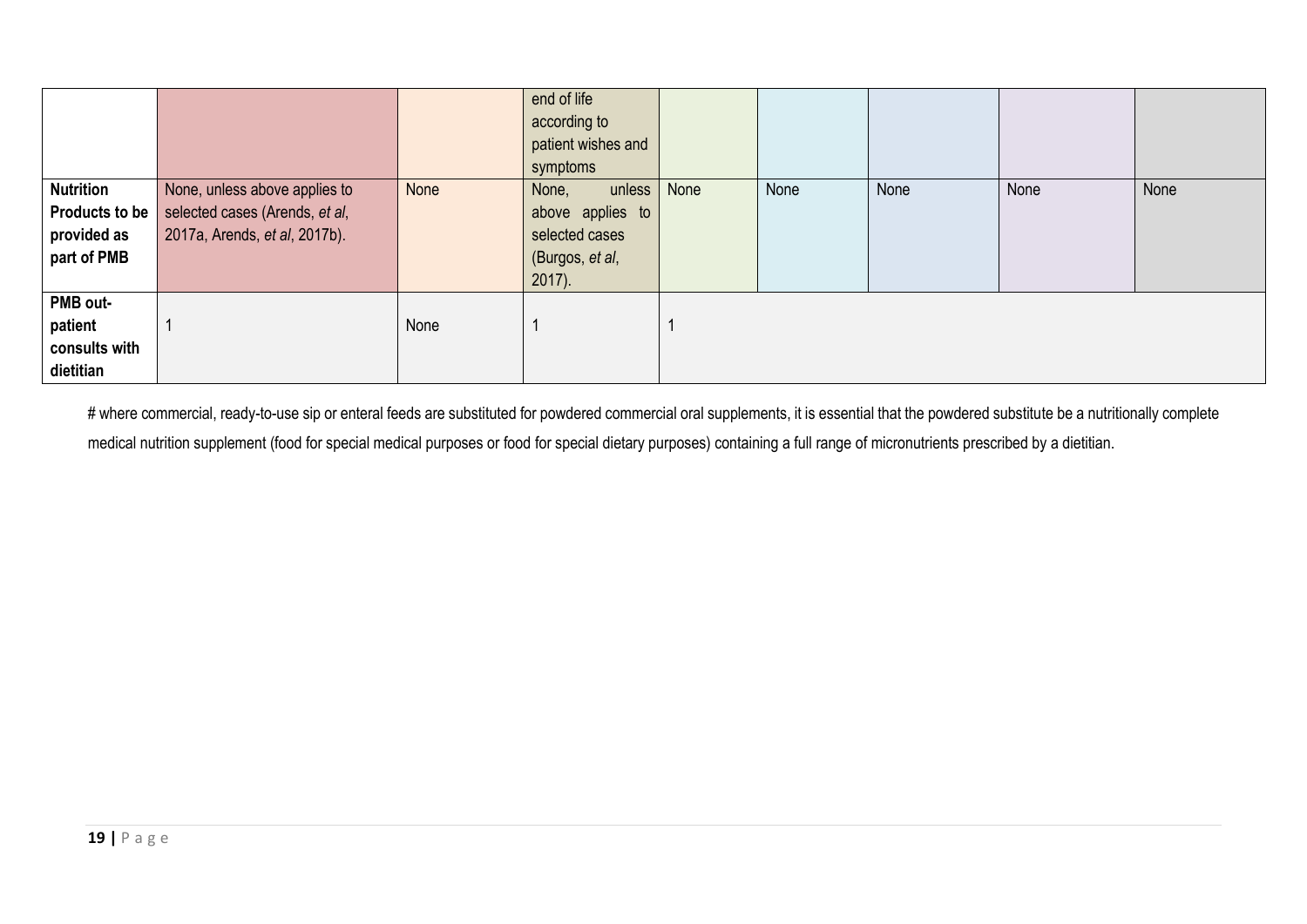## **References**

Aaldriks, A.A., van der Geest, L.G., Giltay, E.J., le Cessie, S., Portielje, J.E., Tanis, B.C., Nortier, J.W. & Maartense, E. (2013). Frailty and malnutrition predictive of mortality risk in older patients with advanced colorectal cancer receiving chemotherapy. *Journal of Geriatric Oncology*, 4(3): 218-226.

Arends, J., Baracos, V., Bertz, H., Bozzetti, F., Calder, P.C., Deutz, N.E.P., Erickson, N., Laviano, A., Lisanti, M.P., Lobo, D.N., McMillan, D.C., Muscaritoli, M., Ockenga, J., Pirlich, M., Strasser, F., de van der Schueren, M., Van Gossum, A., Vaupel, P. & Weimann, A. (2017a). ESPEN expert group recommendations for action against cancer related malnutrition. *Clinical Nutrition (Edingburg, Scotland)*, 36:1187-1196.

Arends, J., Bachmann, P., Baracos, V., Barthelemy, N., Bertz, H., Bozzetti, F., Fearon, K., Hütterer, E., Isenring, E., Kaasa, S., Krznaric, Z., Laird, B., Larsson, M., Laviano, A., Mühlebach, S., Muscaritoli, M., Oldervoll, L., Ravasco, P., Solheim, T., Strasser, F., de van der Schueren, M. & Preiser, J.C. (2017b). ESPEN guidelines on nutrition in cancer patients. *Clinical Nutrition (Edingburg, Scotland)*, 36(1): 11-48.

A.S.P.E.N. Board of Directors Clinical Guidelines for the Use of Parenteral and Enteral Nutrition in Adult and Pediatric Patients (2009) *JPEN Journal of Parent Enteral Nutrition,* 33(3):255-9.

Burgos, R., Bretón, I., Cereda, E., Desport, J.C., Dziewas, R., Genton, L., Gomes, F., Jésus, P., Leischker, A., Muscaritoli, M., Poulia, K.A., Preiser, J.C., Van der Marck, M., Wirth, R., Singer, P. & Bischoff, S.C. (2017). ESPEN guideline clinical nutrition in neurology. *Clinical Nutrition (Edingburg, Scotland)*, 5614(17): 30318-7.

Correia, M.I. & Waitzberg, D.L. (2003). The impact of malnutrition on morbidity, mortality, length of hospital stay and costs evaluated through a multivariate model analysis. *Clinical Nutrition (Edingburg, Scotland)*, 22(3): 235-239.

Druml, C., Ballmer, P.E., Druml, W., Oehmichen, F., Shenkin, A., Singer, P., Soeters, P., Weimann, A. & Bischoff, S.C. (2016). ESPEN guideline on ethical aspects of artificial nutrition and hydration. *Clinical Nutrition (Edingburg, Scotland)*, 35(3):545-556.

Filteau S, PrayGod G, Woodd SL, Friis H, Heimburger DC, Koethe JR< Kelly P, Kasonka L, Rehman AM. (2017) Nutritional status is the major factor affecting grip strength of African HIV patients before and during antiretroviral treatment. *Tropical Medicine & International Health* 22(10): 13-2-1313

Freijer, K., Bours, M.J., Nuijten, M.J., Poley, M.J., Meijers, J.M., Halfens, R.J. & Schols, J.M. (2014b). The economic value of enteral medical nutrition in the management of disease-related malnutrition: a systematic review. *Journal of the American Medical Directors Association,* 5(1):17-29.

Freijer, K., Tan, S.S., Koopmanschap, M.A., Meijers, J.M., Halfens, R.J. & Nuijten, M.J. (2013a). The economic costs of disease-related malnutrition. *Clinical Nutrition (Edingburg, Scotland)*, 32(1): 136-141.

Fukuda, Y., Yamamoto, K., Hirao, M., Nishikawa, K., Maeda, S., Haraguchi, N., Miyake, M., Hama, N., Miyamoto, A., Ikeda, M., Nakamori, S., Sekimoto, M., Fujitani, K. & Tsujinaka, T. (2015). Prevalence of malnutrition among gastric cancer patients undergoing gastrectomy and optimal preoperative nutritional support for preventing surgical site infections. *Annals of Surgical Oncology*, 22(3):778-785.

Gellrich, N.C., Handschel, J., Holtmann, H. & Kruskemper, G. (2015). Oral cancer malnutrition impacts weight and quality of life. *Nutrients*, 7(4): 2145-2160.

Jensen, G.L., Compher, C., Sullivan, D.H. & Mullin, G.E. (2013). Recognizing Malnutrition in Adults: Definitions and Characteristics, Screening, Assessment, and Team Approach. *Journal of Parenteral and Enteral Nutrition*, 37(6): 802- 807.

Lacey, K. & Pritchett, E. (2003). Nutrition Care Process and Model: ADA adopts road map to quality care and outcomes management. *Journal of the American Dietetic Association,* 103(8): 1061-1072.